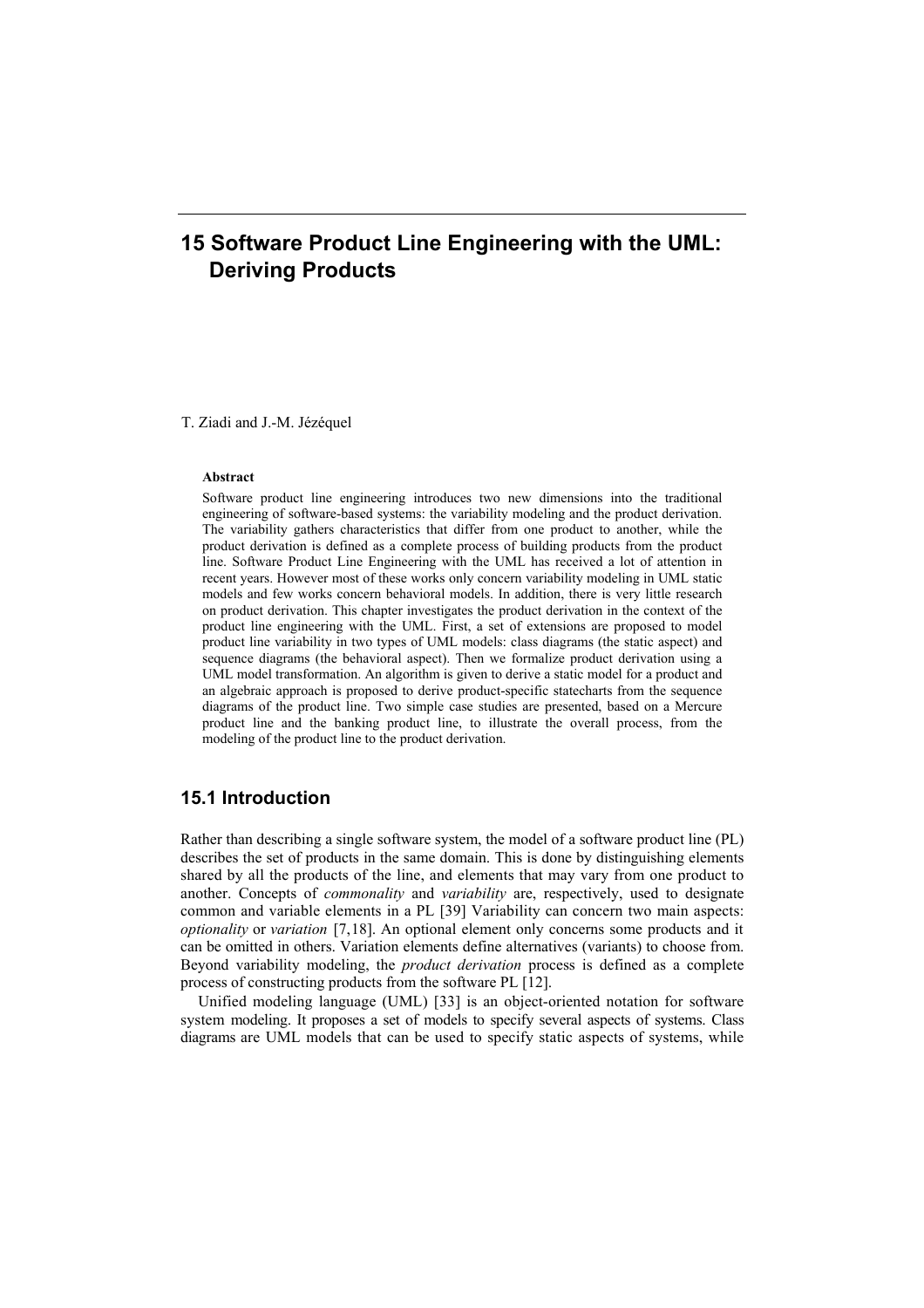sequence diagrams (SD) and statechart diagrams are examples of models describing behavioral aspects. Software PL Engineering with the UML has received a lot of attention in recent years [3,5,9,10,13,14,18,26,27,37,38]. Section 15.4 presents a study on these works and shows that the most of existing works only concern UML static models and few works concern behavioral models [3,14,17]. In addition, there is very little research on product derivation [3,13]. The product derivation support is a significant criterion for determining the utility for users of any PL approach. The approaches that only model variability in UML models without product derivation support have only a descriptive utility. This means that these approaches are only useful for PL architecture description.

 In this work we defend the idea that any approach of PL engineering should go beyond the descriptive utility and propose supports for resolving the variability and obtaining product models. For this, we investigate the product derivation process in the context of PL engineering with the UML. We give an overview of PL design by first presenting structural variability involved in class diagrams, then how behavioral aspects may be designed using UML sequence diagrams. We then formalize product derivation as UML model transformations. First, a transformation algorithm is given to automatically derive the static product model from the PL model. Second, an algebraic approach is proposed to derive product-specific statecharts from PL sequence diagrams.

To present these design techniques, Sect. 15.2 focuses on static aspects of the PL design, its constraints, and its derivation process into specific products; this part also stresses the need to check derived products with respect to variability constraints. Next, Sect. 15.3 proposes an algebraic approach to derive product-specific statecharts from the SD of the PL. Here PL behaviors are specified as algebraic expressions on basic UML2.0 sequence diagrams, where variability is introduced by means of three new algebraic constructs. Our derivation approach is defined in two steps: We first define an algebraic way to derive product expressions from the PL expression and then statecharts are generated by transforming product SD given as an expression into a composition of statecharts. Section 15.4 discusses related work, and finally Sect. 15.5 draws some conclusions and perspectives.

## **15.2 Deriving Static Aspects**

## **15.2.1 The Mercure Product Line**

cation software delivering, forwarding, and relaying messages from and to a set of network interfaces connected into heterogeneous distributed system. The Mercure PL must handle variants for five variation points: any number of specialized processors e(Engines), network interface boards (NetDriver), levels of functionality (Manager), user interface As a case study for describing static aspect derivation, we consider the Mercure PL, which implementation have been described in [23,24]. It can abstractly be described as a communiis a line of Switched Multi-Megabit Data Service (SMDS) servers whose design and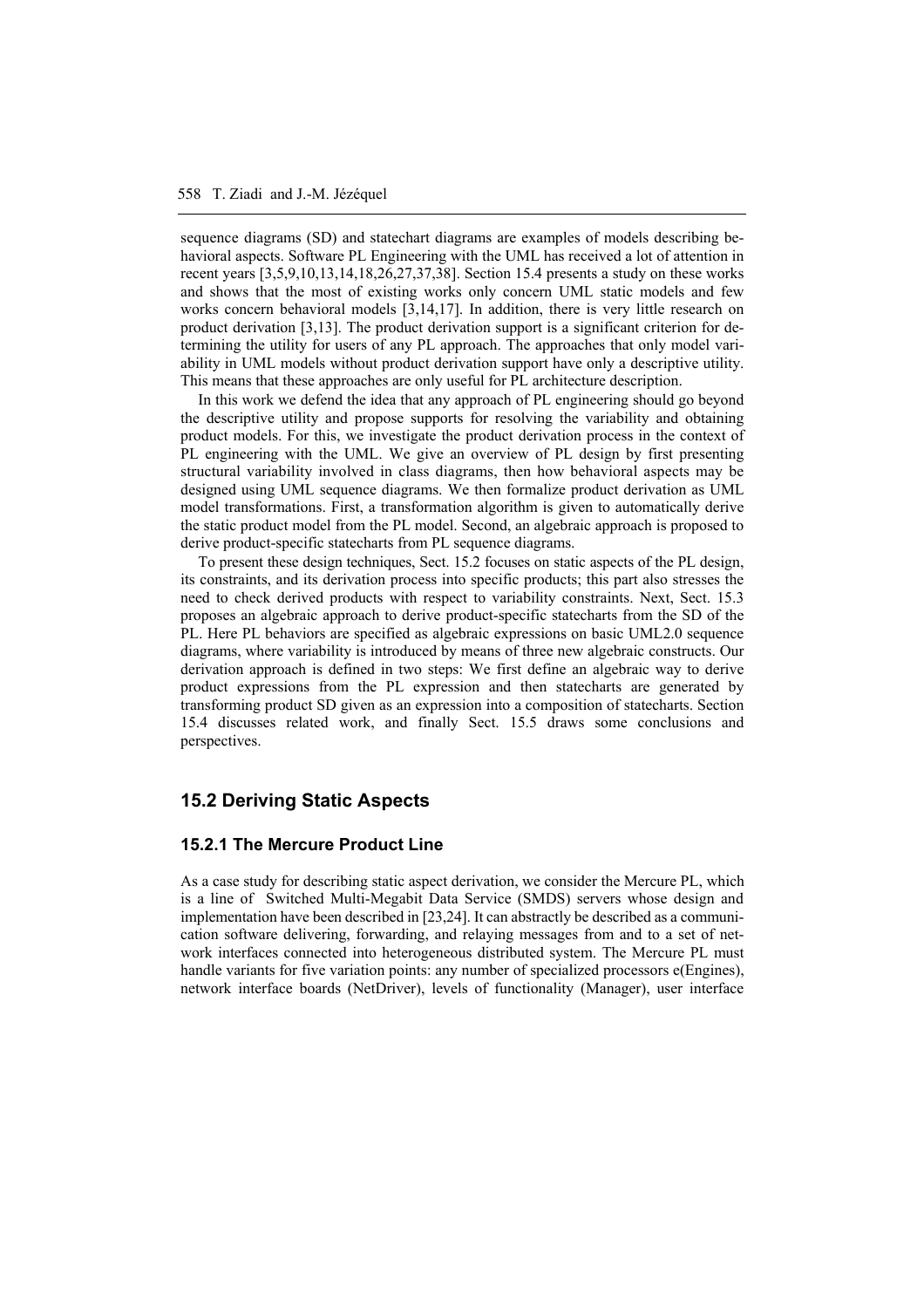(GUI) and support for languages (Language). Figure 15.1 shows a feature diagram of the Mercure PL (we follow FODA notations [28]). The Mercure consists of Engine, Net Driver, Manager, GUI, and Language. The Mercure product may support one or more of Engine 1,..., Engine *N*, the selection being represented by FODA alternative features. In the same way, we define all NetDriver, Manager, GUI, and Language dimensions.

The FODA [28] notations allow us to specify dependency relationships, called *composition rules*, between domain features. FODA supports two types of composition rules: the "require" rule that expresses the presence implication of two or more features, and the "mutually exclusive" rule that captures the mutual exclusion constraint on feature combinations. A "require" rule is identified in the context of the Mercure PL: it specifies that the choice of the NetDriver1 implies the choice of the Engine1 (see Fig. 15.1).



**Fig. 15.1.** The FODA diagram for the Mercure PL

## **15.2.2 PL Static Architecture as UML Class Diagrams**

To describe the PL static architecture, we use UML class diagrams. In [42], we have proposed a UML profile for PL. This profile includes mechanisms to specify variability within two types of UML 2.0 diagrams: class diagrams and sequence diagrams. For class diagrams, we proposed to specify variability using two mechanisms:

*– Optionality*. Optionality in PL means that some features are optional for the PL members, i.e., they can be omitted in some products. To specify optionality in class diagrams, we introduced the  $\le$ optional>> stereotype. This stereotype can be applied to classes, packages, attributes, or operations [42].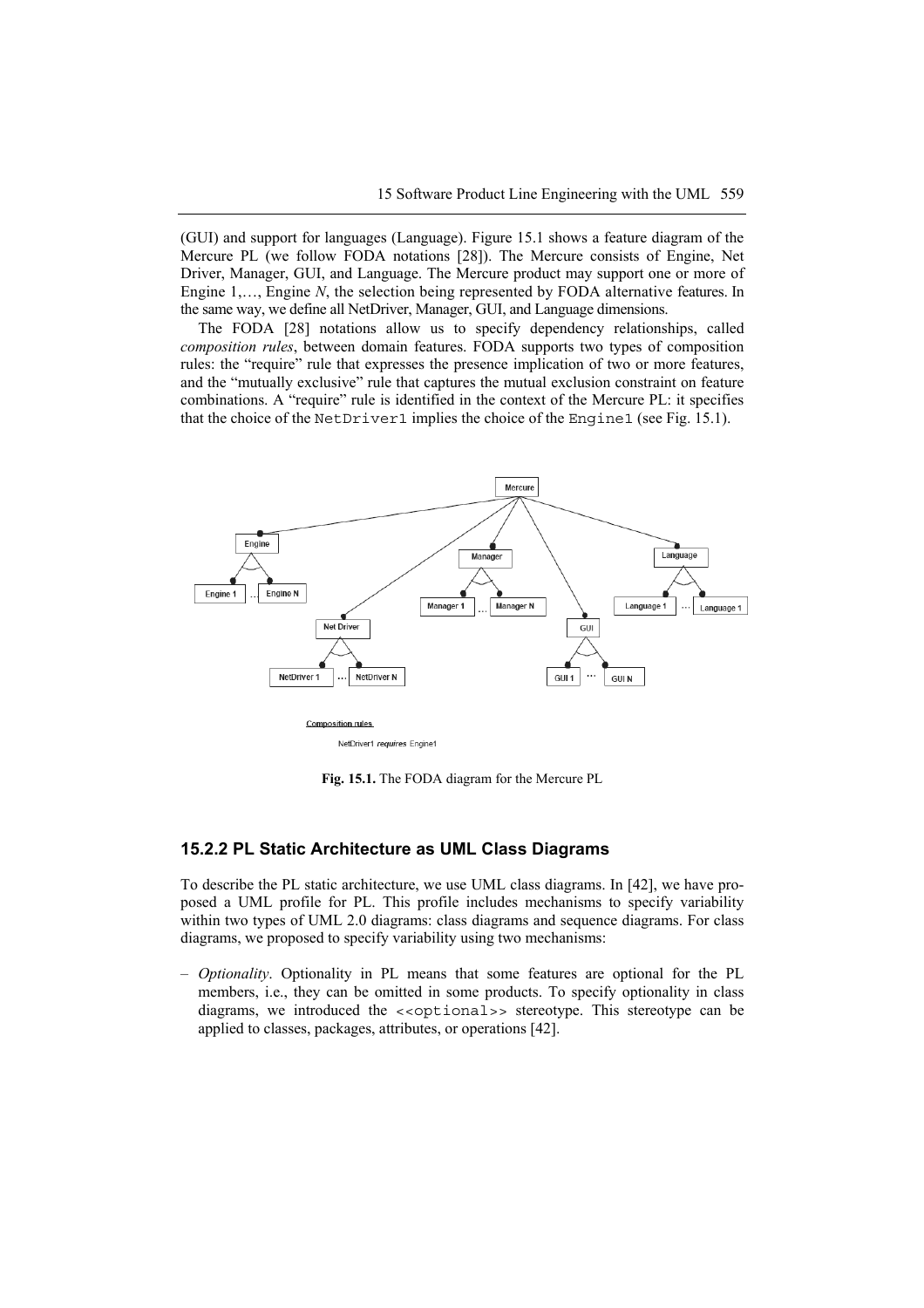*– Variation.* Inheritance in UML allows defining variability in class diagrams [2]. The idea is to define a variation point as an abstract class and variants as concrete subclasses. Each subclass defines the implementation of the abstract class in a specific way. However, this variability is only resolved at run time and it is not explicit in the model. To explicitly specify the variation in UML class diagram, we introduced two stereotypes <<variation>> and <<variant>> [42]. The <<variation>> stereotype is associated with the abstract class while  $\langle$ variant>> is associated with subclasses. Each product can choose one or more subclasses [42]. Figure 15.2 shows an example of a variation point specified using the <<variation>> and  $\le$ variant>> stereotypes. Notice that the subclass A in Fig. 15.2 is not stereotyped <<variant>>; this means that this subclass is mandatory for all products.



**Fig. 15.2.** Example of a variation point

Let us now apply these extensions to the Mercure PL. As previously specified in the FODA diagram of the Mercure PL, the Mercure product may support a set of Engines among Engine1, Engine2, EngineN. Using the variation mechanism presented earlier, we define an abstract class called Engine and stereotyped <<variation>> and the several dimensions as subclasses stereotyped <<variant>> In the same way we specify other variation points: NetDriver, Manager, GUI, and Language. Figure 15.3 shows the UML class diagram of the Mercure PL. It basically says that a Mercure system is an instance of the Mercure class, aggregating an Engine (that encapsulates the work that Mercure has to do on a particular processor of the target distributed system), a collection of NetDrivers, a collection of Managers (that represent the range of functionalities available), and the GUI that encapsulates the user preference variability factor. A GUI has itself a collection of supported languages (see Fig. 15.3).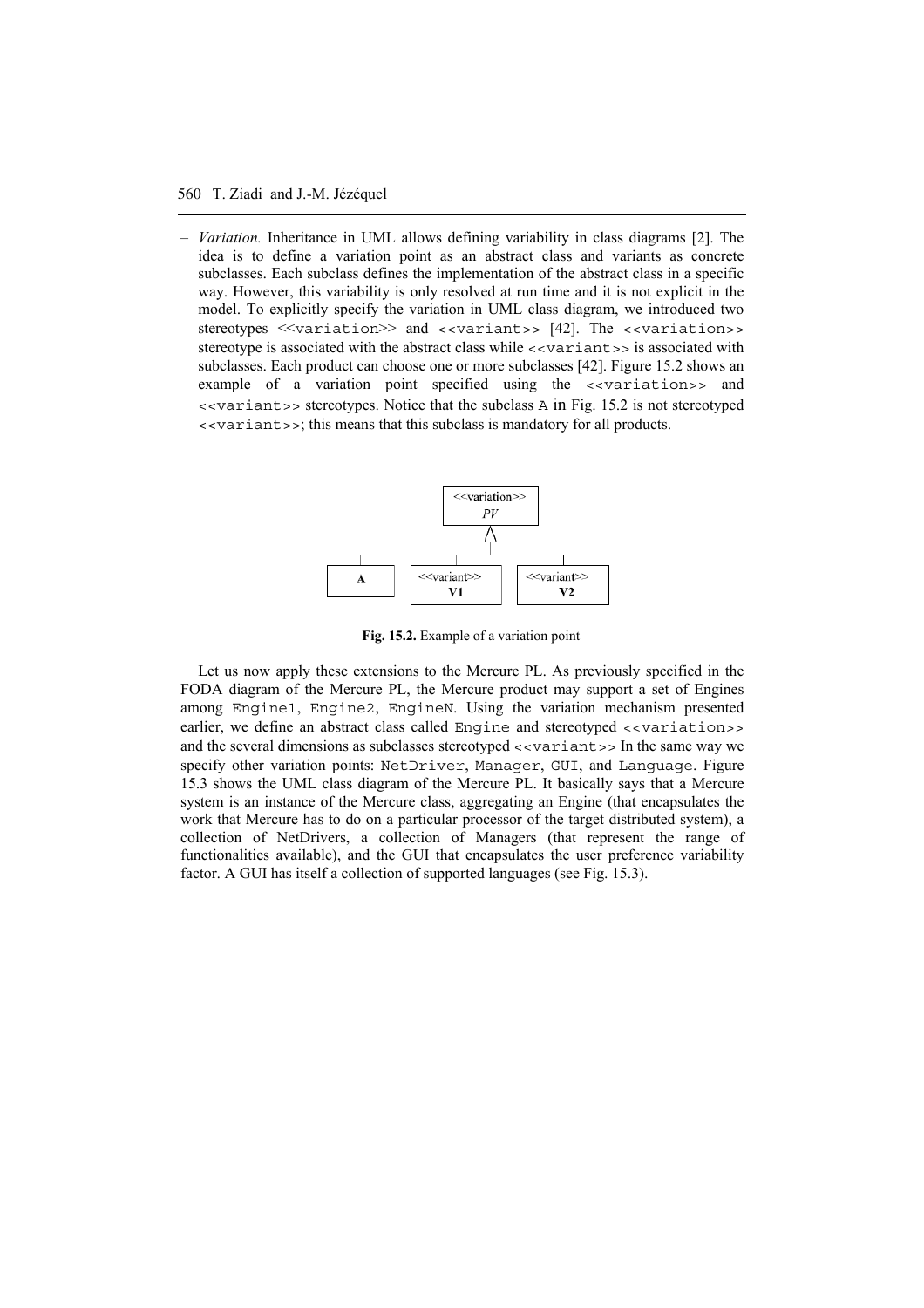

**Fig. 15.3.** The Mercure Product Line UML class diagram

## **15.2.3 Product Line Constraints**

In addition to variability, the PL architecture is defined as a standard architecture with a set of constraints [4]. In this context, we have identified in [45] two types of PL constraints that guide the product derivation process. We proposed to define them as Object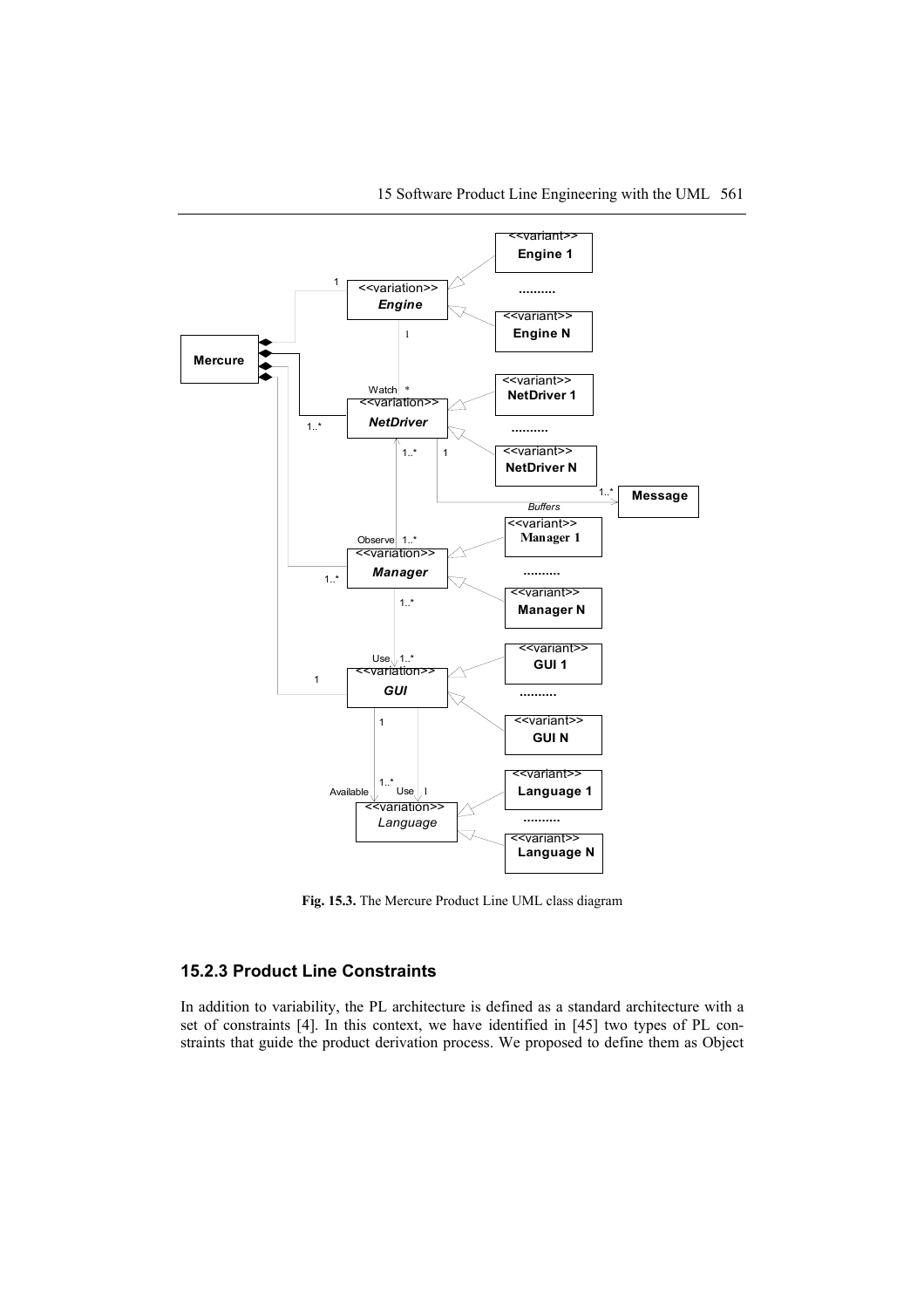both the generic constraints that apply to all PLS, and specific constraints that concern a specific PL (a detailed description of these constraints can be found in [45]). Constraints Language (OCL) metalevel constraints. In what follows we briefly present

### **Generic Constraints**

The introduction of variability using the <<variant>>, <<variation>>, and <<optional>> stereotypes improves genericity, but can generate some inconsistencies. For example, if a mandatory element depends on an optional or on a variant one, the derivation can produce an incomplete product model. So the derivation process should *preserve* the consistency of the derived products. In [45], we proposed the formalization of consistency constraints using OCL and we called them *Generic Constraints*. An example of such constraint is the dependency constraint that forces mandatory elements to depend on mandatory ones only. It is specified using OCL as the following invariant for the *Dependency*1 metaclass:

```
context Dependency inv: 
              S.isStereotyped('optional') or
                    S.isStereotyped('variant')) implies
      self.client -> forAll ( C| 
              C.isStereotyped('optional') or
                    C.isStereotyped('variant')) 
      self.supplier->exists (S|
```
isStereotyped(S) is an auxiliary primitive indicating if an element is stereotyped by a string S. It is formalized using OCL as follows:

```
context Construct::Class::isStereotyped( 
                         s: string):Boolean; 
       isStereotyped = 
             self.extensions-> exists(E|
                        E.ownedEnd.type.name =s)
```
### **Specific Constraints**

A fundamental characteristic of the PL is that all elements are not compatible. That is, the selection of one element may disable (or enable) the selection of others. For example in the class diagrams for the Mercure PL in Fig. 15.3, the choice of the class variant Net-Driver1 in the specific product needs the presence of the Engine1 variant. Another challenge for the product derivation is to *ensure* these dependencies in the derived products. In our work, these dependencies are called *Specific Constraints* and are also formal-

<sup>&</sup>lt;sup>1</sup>A dependency in the UML specifies a require relationship between two or more elements. It is represented in the UML metamodel [33] by the metaclass *Dependency*; it represents the relationship between a set of suppliers and clients. An example of the UML Dependency is the "Usage," which appears when a package uses another one.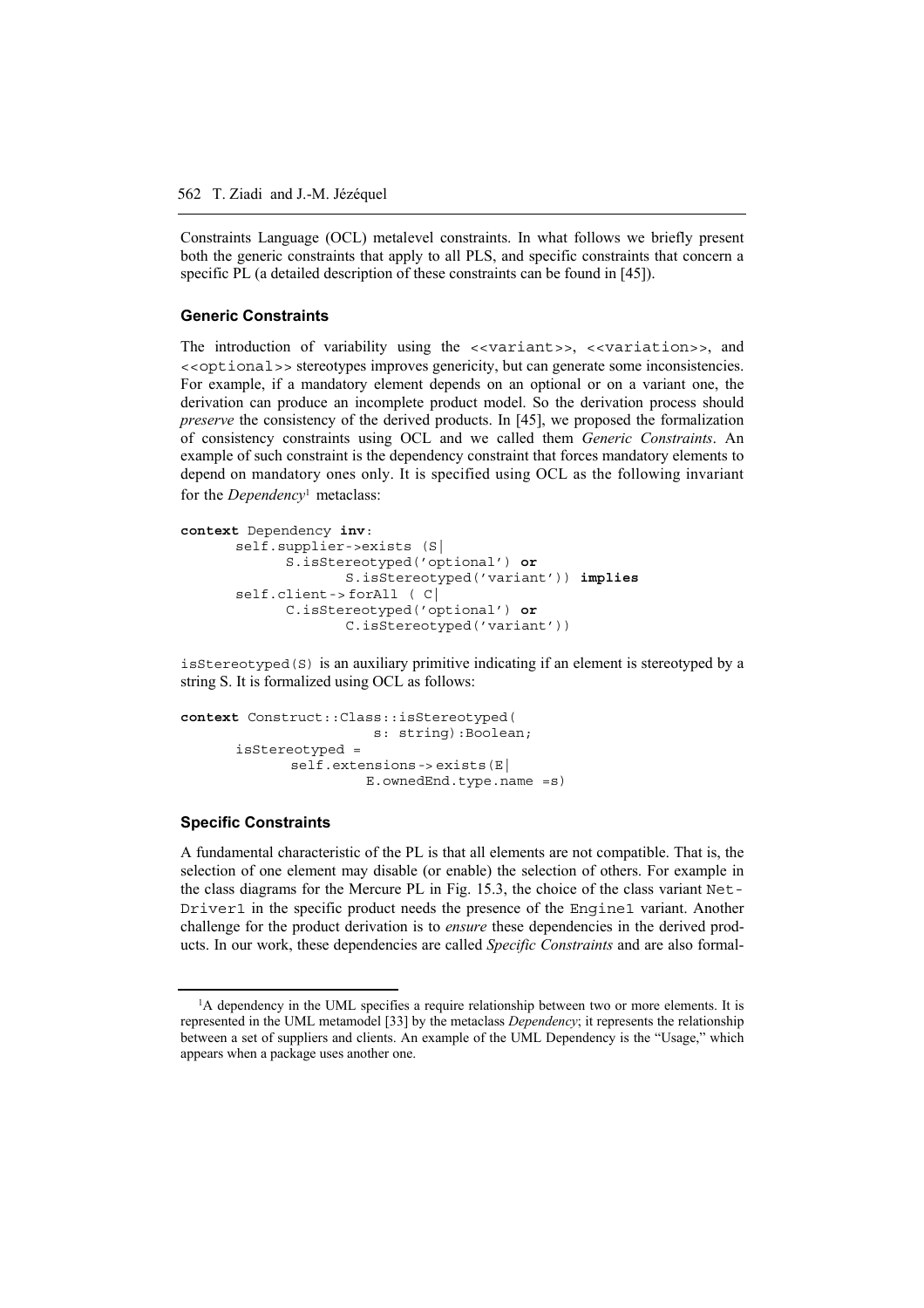ized as OCL metalevel constraints [45]. The presence constraint in the Mercure PL is formalized as an invariant for the *Model* metaclass as follows:

```
context Model inv: 
      self.presenceClass('NetDriver1') implies
      self.presenceClass('Engine1')
```
presenceClass(C) is an auxiliary operation indicating if a specific class called C is present in the model. It is formalized using OCL as follows:

```
context Model::presenceClass(C : Class) : Boolean; 
  presenceClass = 
     self.ownedMember->exists(el : NamedElement|
       (el.oclIsKindOf(Class) and cl.name = C.name) or
       (el.isKIndOf(Namespace) and el.presenceClass(C)))
```
## **15.2.4 From Product Line Models to Product Models**

Deriving static aspects in PL consists in generating the UML class diagram of each product from the PL class diagram. As shown previously, the PL class diagram is defined by a set of variation points and to derive a product-specific class diagram, some decisions (or choices) associated with these variation points are needed. For example, each Mercure product could choose among the presence or absence of all variant classes. A mechanism is needed to capture the decisions that are made for a specific product. As in [3], we call this mechanism a *decision model*. In this section, we propose to use the *Abstract Factory* design pattern as a decision model associated with the PL class diagram. Then we propose an algorithm, based on models transformation, to derive product class diagrams. To illustrate this algorithm, we use three products in the Mercure PL: FullMercure, Custom-Mercure, and MiniMercure:

- *FullMercure* is the product that includes all NetDrivers, all Engines, all Managers, all GUIs, all Languages. Thus, all combinations can be dynamically bound.
- *CustomMercure* is a restricted product. It only supports two different network drivers : NetDriver1 and NetDriver2, one manager: Manager1, two GUIs: GUI1 and GUI2, two languages: Language1 and Language2.
- *MiniMercure* is the lightest product that only supports NetDriver1, Engine1, GUI1, Manager1, and Language1.

## **The Decision Model**

The *Abstract Factory* is a creational design pattern [15]. It allows defining an interface for creating a line of related objects. In [25], one of the authors proposed the use of this pattern to refine product derivation at compilation time. Our aim in this section is to reuse again this pattern as a design of the PL decision model. Figure 15.4 shows the structure of our decision model applied to the Mercure PL. We use an abstract factory, called Mercure\_Factory, to define an interface for creating variants of Mercure's five variation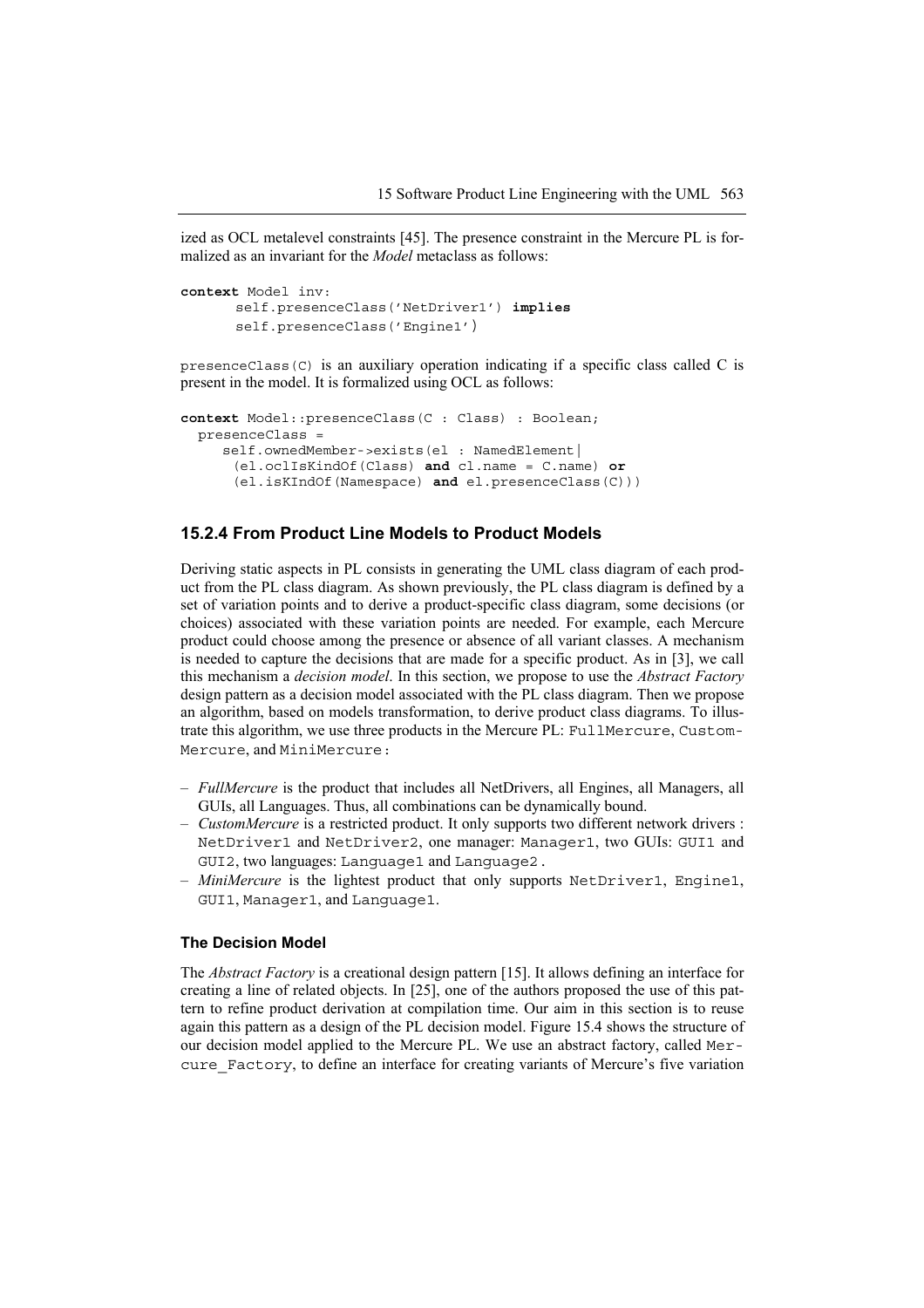points. The abstract class Mercure\_Factory defines five factory methods, one for each variation point. new qui () for example is the factory method, which concerns the GUI variation point. These factory methods are abstractly defined in the class Mercure\_Factory and given concrete implementation in its subclasses called *concrete factories*. We create one concrete factory for each product in the PL. FullMercure, CustomMercure, and MiniMercure in Fig. 15.4 are concrete factories for the Mercure PL. We propose to specify decisions related to each product using stereotypes applied to method factories. We use stereotypes to restrict the return type of factory methods to the possible one. For example, the CustomMercure product model includes only GUI1 and GUI2. The Factory Method that corresponds to the GUI variation point is new gui(), so we add two stereotypes <<GUI1>> and <<GUI2>> to this factory method (see Fig. 15.4).



**Fig. 15.4.** The Abstract Factory as a decision model for the Mercure PL

#### **Derivation**

Now we have to tackle the automation of the derivation process exploiting the variation points and the decision model. The derivation algorithm we use to derive product models is described in Fig. 15.5. It takes as input the PL class diagram, and the concrete factory from the decision model and it generates as output the product class diagram. It is decomposed into three steps: selection of variant classes, model specialization, and model optimization. They are: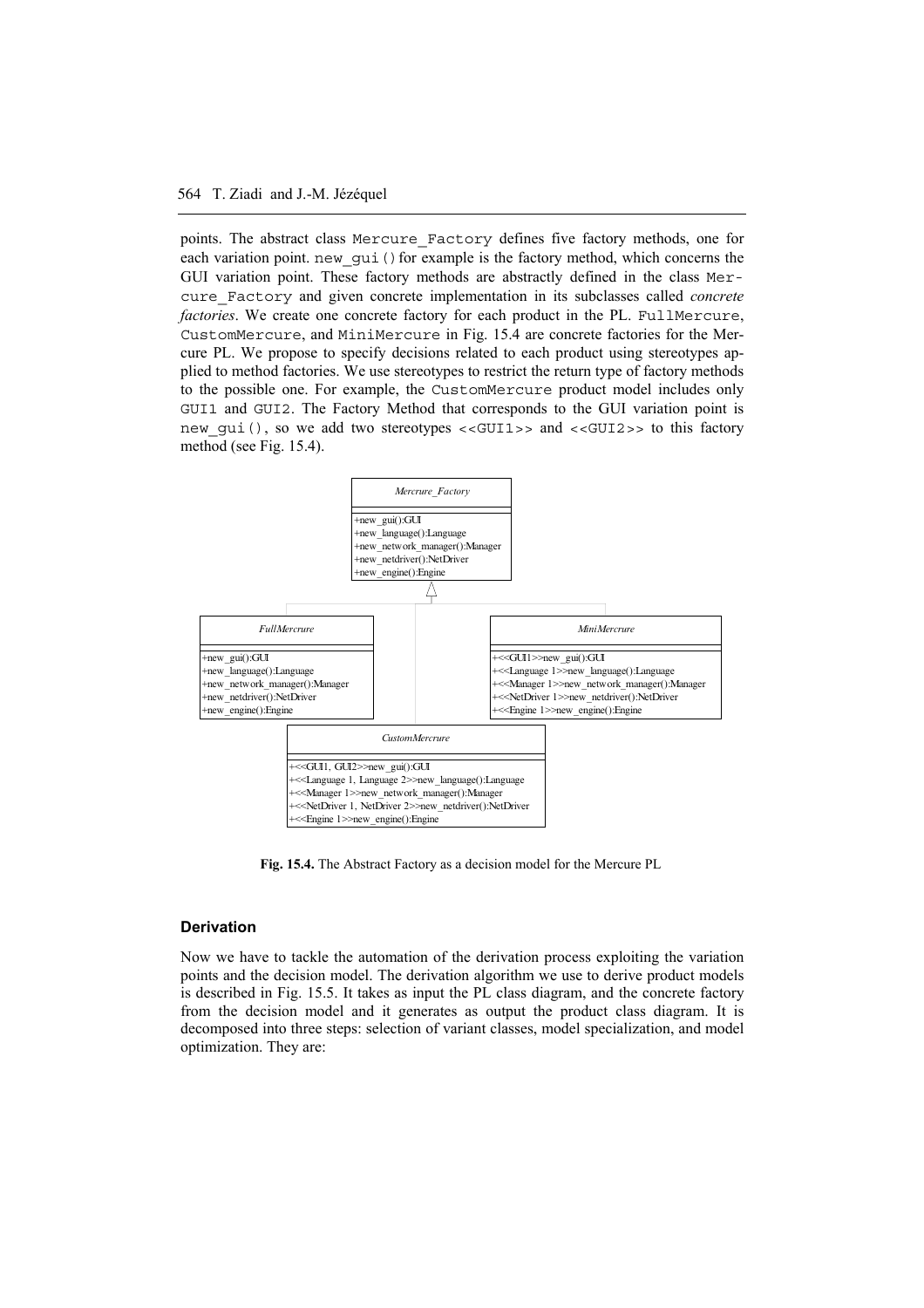- *Step 1: Variant classes selection*. The first step consists of selecting variant classes using the concrete factory. For each factory method, we retrieve its stereotypes. These stereotypes define the names of the selected subclasses of the abstract class returned by the factory method. When the factory method does not define stereotypes (such as in the FullMercure concrete factory methods), all the subclasses of its return type are selected.
- *Step 2: Model specialization.* In this step, we remove all variants classes from the model that have not been selected in the first step. However, to preserve coherence, variant ancestors of selected variant elements are not removed.
- *Step 3: Model optimization.* Here we delete unused factories and optimize the inheritance. Inheritance optimization is applied when there is only one concrete class inheriting from an abstract one. In this case the abstract class is omitted and replaced by the concrete one.

```
algorithm: DeriveProductModels()Input: PL_classDiagram: Model, aConcreteFactory: Class
Output: Product_classDiagram: Model
 - Step 1: Variant classes selection
selectedVariantsList:=\emptyset;for each factory method in aConcreteFactory do
  initiate definedVariantsList to
  significant stereotypes of the factory;
  if definiedVariantsList is empty then
    selectedVariantsList.add(all sub-classes of the returned type of the
    factory):
  else
    selectedVariantsList.add(definedVariantsList);
  end if
end for
 -Step 2: Model specialization
for each variant class C in PL\_classDiagram do
  if (the class name of C not in selectedVariantsList) and (names of all
  sub classes of C not in selectedVariantsList) then
    delete the class C from the PL_classDiagram;
  end if
end for
 -Step\ 3: Model optimization
delete unused concrete factories;
optimize inheritance;
Product_classDiagram:= PL_classDiagram;
return Product_classDiagram;
```
**Fig. 15.5.** Static aspect derivation: the derivation algorithm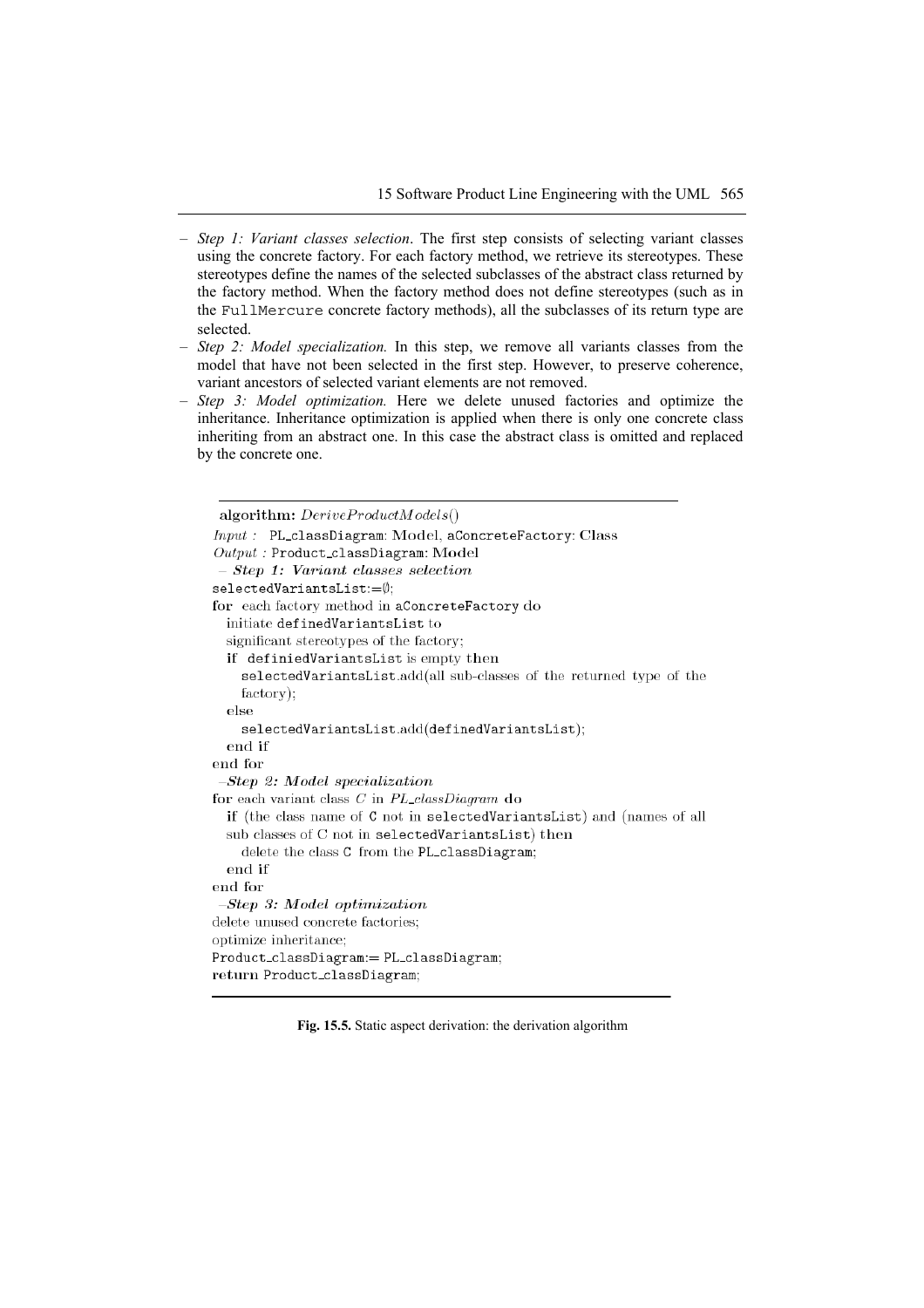To achieve the implementation of the derivation algorithm, we have used the INRIA Model Transformation Language (MTL). Information about implementation and technical materials can be found at http://modelware.inria.fr/mtl. We have applied the derivation for the three Mercure products: FullMercure, CustomMercure, and MiniMercure. Figure 15.6 shows the CustomMercure model obtained by derivation from the Mercure model in Fig. 15.3.



**Fig. 15.6.** The CustomMercure model, automatically derived from the Mercure PL model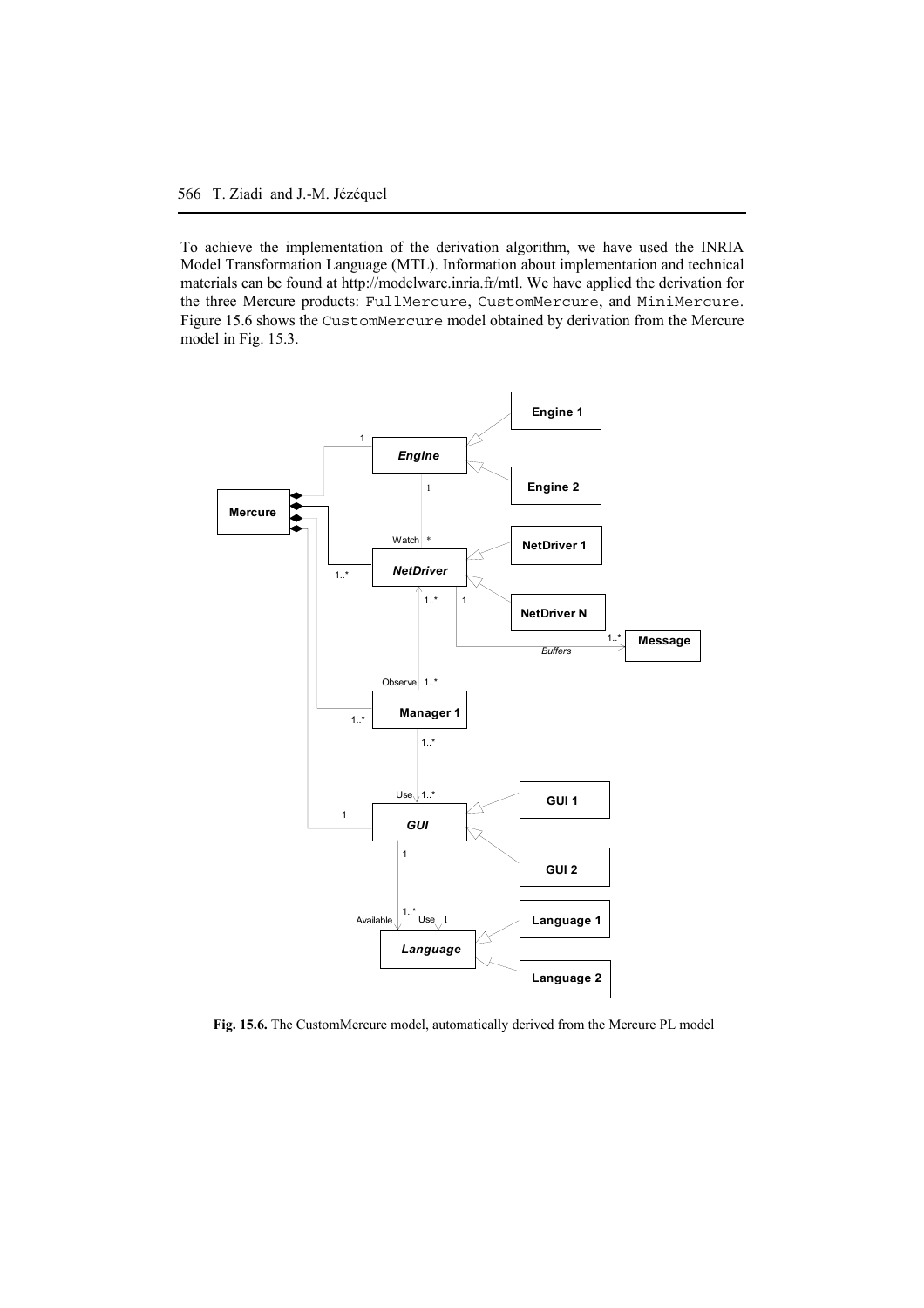#### **Derivation vs. Constraints**

The PL model should satisfy generic constraints before the derivation and the product model derived should satisfy specific constraints. The generic constraints represent the preconditions of the derivation algorithm while specific constraints represent the postconditions:

```
DeriveProductModels(PL_classDiagram:Model, 
                        aConcreteFactory:Class) 
    pre: check Generic Constraints on PL classDiagram 
    post: check Specific Constraints on the Product classDiagram 
           result.
```
## **15.3 Deriving Behavioral Aspects**

In addition to static aspect description, behavior modeling plays an important role in the traditional engineering of software-based systems; it is the basis for systematic approaches to requirements capture, specification, design and simulation, code generation, testing, and verification. Scenario languages such as UML2.0 SD are an example of formalisms for modeling behavior. They focus on the global interactions between actors and system components. To be useful in the PL context, SD should also allow for expression of variability. We show in this section how variability can be expressed in UML2.0 SD using UML stereotypes and tagged values. We take advantage of UML2.0 SD and their composition operators to specify PL SD as algebraic expressions extended by algebraic constructs for variability. Then we present an algebraic approach to derive the product behaviors from the PL SD. Before illustrating behavioral aspect derivation, we briefly present the banking product line (BPL) as an example, which is used throughout this section.

## **15.3.1 The Banking Product Line**

In this section, we reuse the example of a BPL as described in [3]. It is a set of products providing simple functionalities to clerks in the banking domain. It provides four main functionalities:

- *Creation of accounts (F1).* Customers are able to open simple accounts but must do so with a minimum balance. Account can have an associated limit specifying to what extent a customer can overdraw money.
- *Money deposit on accounts (F2).* Customers can deposit an amount of money on their accounts.
- *Money withdrawal from accounts (F3).* Customers can withdraw money from their account. If the account has a limit, a customer can only withdraw money up to this limit. If not, he (or she) cannot withdraw beyond the current balance of the account.
- *Currency exchange calculation (F4).* The bank system can offer a functionality for exchange calculation. This particularly concerns currency exchange: euros, dollars, etc.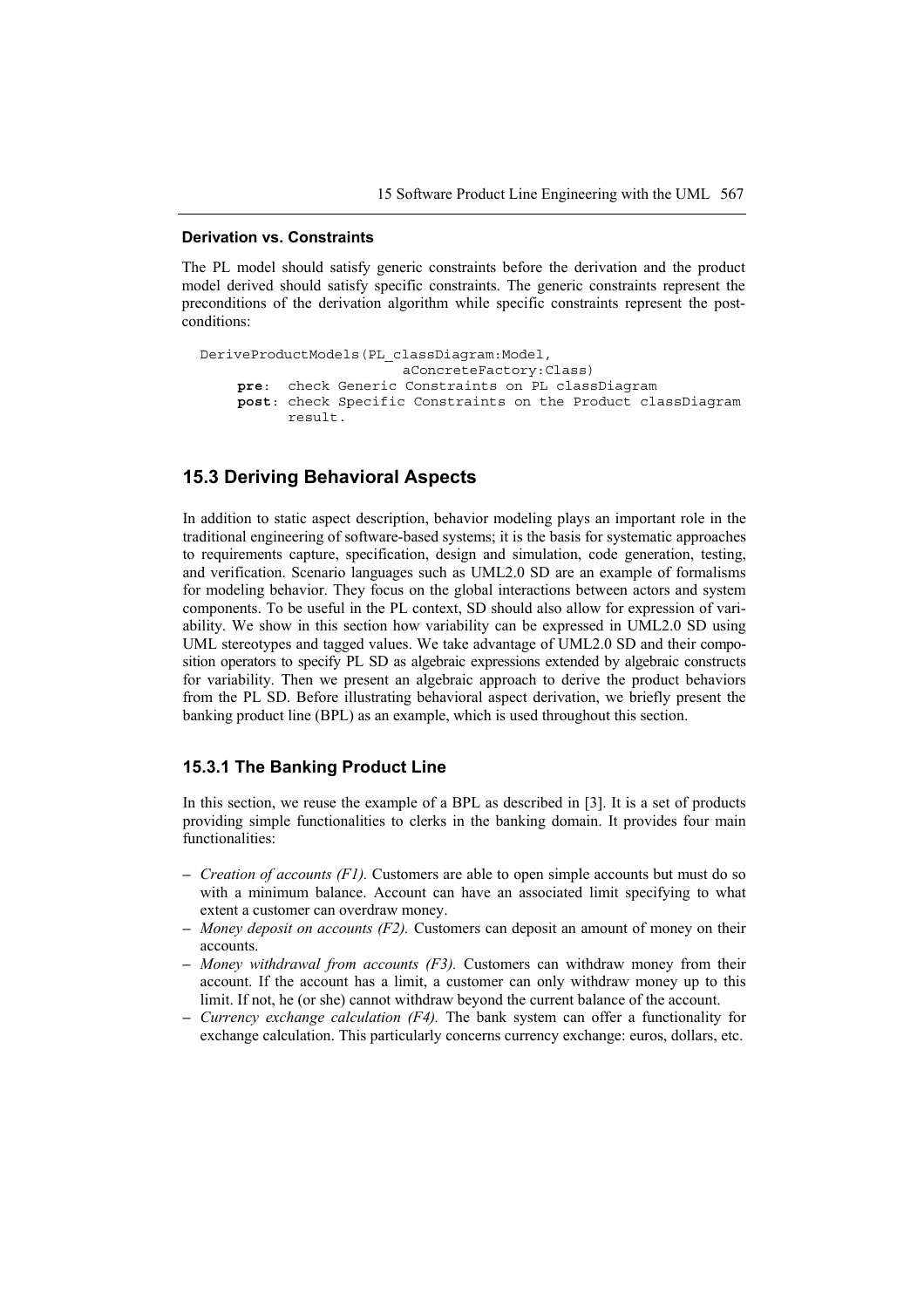Variability in the BPL example concerns the support of overdrawing to a set limit, which is optional because some products do not allow the addition of limits on accounts. Currency exchange calculation is also an optional functionality and it is only supported by some products. Table. 15.1 shows four different product members of the BPL. The BS1 product for example supports limits on accounts and does not support exchange calculation while BS4 is a complete product with limits on accounts and exchange calculation support.

| product         | limit support | exchange calculation |  |
|-----------------|---------------|----------------------|--|
| BS1             | ves           | no                   |  |
| BS <sub>2</sub> | no            | no                   |  |
| BS3             | no            | yes                  |  |
| BS4             | ves           | ves                  |  |

## **15.3.2 Product Line Behaviors as UML2.0 Sequence Diagrams**

#### **UML2.0 Sequence Diagrams**

UML2.0 SD [33] enhances the previous versions of scenarios proposed in UML1.x by introducing composition operators. A basic SD describes a finite number of interactions between a set of objects. The semantics of a basic SD is now based on partially ordered events (instead of ordered collections of messages as in  $UML1.x$ ), which makes it easy to introduce concurrency and asynchronism, and allows the definition of more complex behaviors.

Figure 15.7 shows the basic SD related to the Banking PL. A UML2.0 SD is represented by a rectangular frame labeled by the keyword **sd** followed by the name of the SD. The SD Deposit for example shows interactions between Clerk, Bank, and Account to deposit an amount on a specific account. The vertical lines represent life lines for the given objects. Interactions between objects are shown as horizontal arrows called messages (like deposit). Each message is defined by two events: message emission and message reception, which induce an ordering between emission and reception. Events located on the same lifeline are ordered from top to down.

UML2.0 basic SD can be composed into composite SDs called *combined interactions* using a set of operators called *interaction operators* [33]. We only use three fundamental operators:  $\text{seq}$ ,  $\text{alt}$ , and  $\text{loop}$ . The  $\text{seq}$  operator specifies a weak sequence<sup>2</sup> between the behaviors of two operand SDs. The **alt** operator defines a choice between a set of interaction operands. The **loop** operator specifies an iteration of the SD. For all these operators, each operand is either a basic or a combined SD. The combined SD BankPL in Fig. 15.8 shows how basic SDs for the BPL are related. It refers to the basic interactions

<sup>2</sup>UML2.0 [33] defines two operators, **seq** and **strict** to define weak and strict sequence, respectively. A weak sequence means that only events on the same lifeline in the first SD are executed before events on the same lifeline in the second SD. A strict sequencing means that all events in the first SD are executed before events in the second diagram.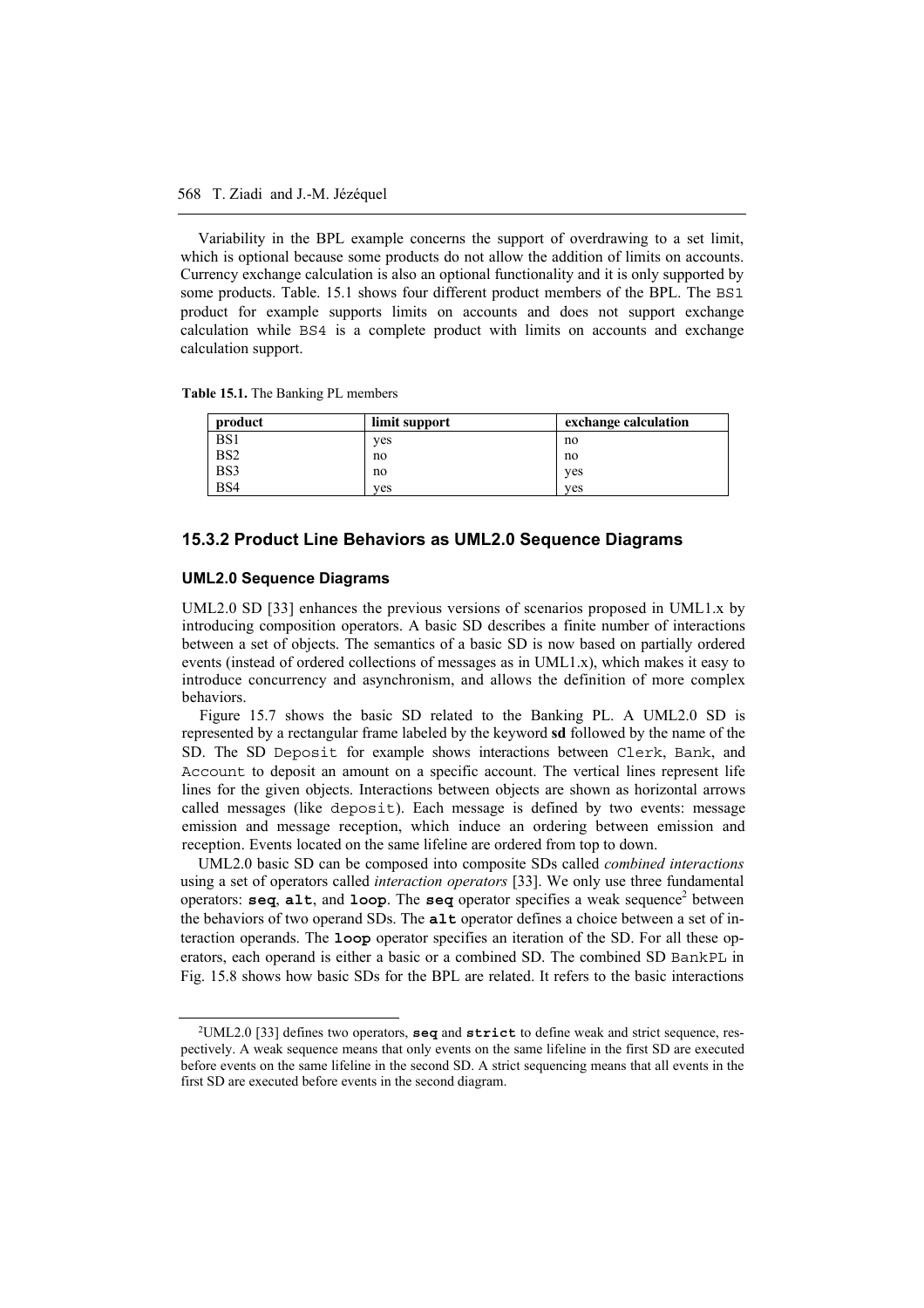

**Fig. 15.7.** UML2.0 sequence diagrams for the Banking PL

using the **ref** operator. BankPL specifies that there are five main alternative behaviors for requirements of BPL members (1) Account creation. (2) Deposit on account. (3) Withdraw from account (this last functionality is described using the combined SD WithdrawFromAccount). (4) Exchange calculation from euro and (5) Exchange calculation to euro. Following UML2.0 notations [33], combined SDs are defined by rectangles whose left corner is labeled by an operator (**alt**, **seq**, **loop**). Operands for sequence and alternative are separated by dashed horizontal lines. Sequential composition can also be implicitly given by the relative order of two frames in a diagram. For example, in the SD BankPL basic SD CreateAccountOk is referenced before SD SetLimit. This is equivalent to the expression CreateAccountOk **seq** SetLimit.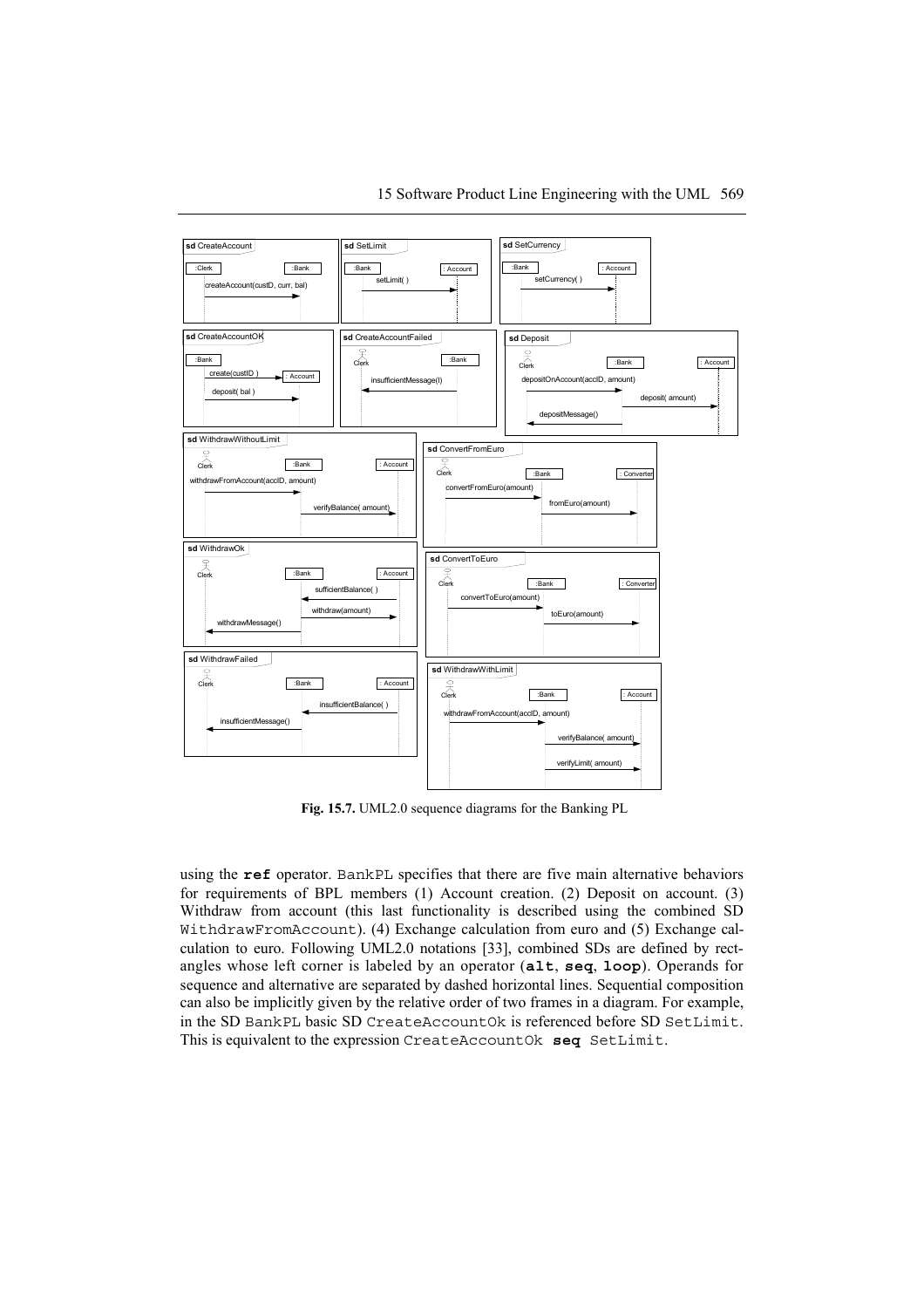ı

#### **Variability in Sequence Diagrams**

As shown in [42,43], variability can be specified in UML2.0 SD using simple stereotypes refer to [42,43] for more details: and tagged values. We briefly describe here these mechanisms; interested readers can

- *Optionality*. A combined SD can refer to an optional SD: interactions specified by this optional SD are only supported by some products and can be omitted in others. To specify optionality of an SD, we introduced the <<optionalInteraction>> stereotype and the optionalPart tagged value. The tagged value specifies the occurrence name of the optional SD (to differentiate among various occurrences of the optional SD, since an optional SD might be referred to more than once in the same combined SD). Figure 15.8a shows an example of a combined SD called CDS1, which refers to an optional SD called SD1. The tagged value optionalPart takes  $SD1$ -occ1 as value.<sup>3</sup>
- *Variation*. This variability mechanism makes it possible to define a set of variants of behaviors from which a particular product would have to select exactly one variant. Using UML2.0 SDs, the variation of the behavior is modeled as a combined SD stereotyped <<variation>>, which refers to a set of subinteractions stereotyped <<variant>>. Each subinteraction specifies a variant behavior. As for the optional SD, a variation SD <<variation>> can be referred to several times in the same combined SD. To differentiate among multiple occurrences, we introduce the tagged value variationPart to specify the name of the occurrence. Figure 15.8b shows an example of a variation SD called CSD2, which refer to two SD variants SD-v1 and SD-v1. Note that this variation mechanism is different from the **alt** interaction operator. The variation mechanism proposes a choice that must be made at product derivation time so that the derived product contains only one of the alternative behaviors, while the **alt** operator defines a choice made *after* the product derivation, i.e., at run time.
- *Virtuality.* The virtuality of an SD means that its behavior can be redefined by another SD or refinement associated to a specific product. This type of variability is inspired by an existing construction in MSC [22]. The behavior of the virtual SD will be *replaced* at product derivation time by the behavior of the refinement SD associated with the product. Virtuality is introduced by the stereotype <<virtual>> and the tagged value virtualPart indicating the occurrence of the virtual interaction. Figure 15.8c shows an example of a combined SD called CSD3, which refers to a virtual SD called SD3.

<sup>&</sup>lt;sup>3</sup> We follow new notations of tagged values in UML2.0: a tagged value is now represented in UML2.0 as a note [33].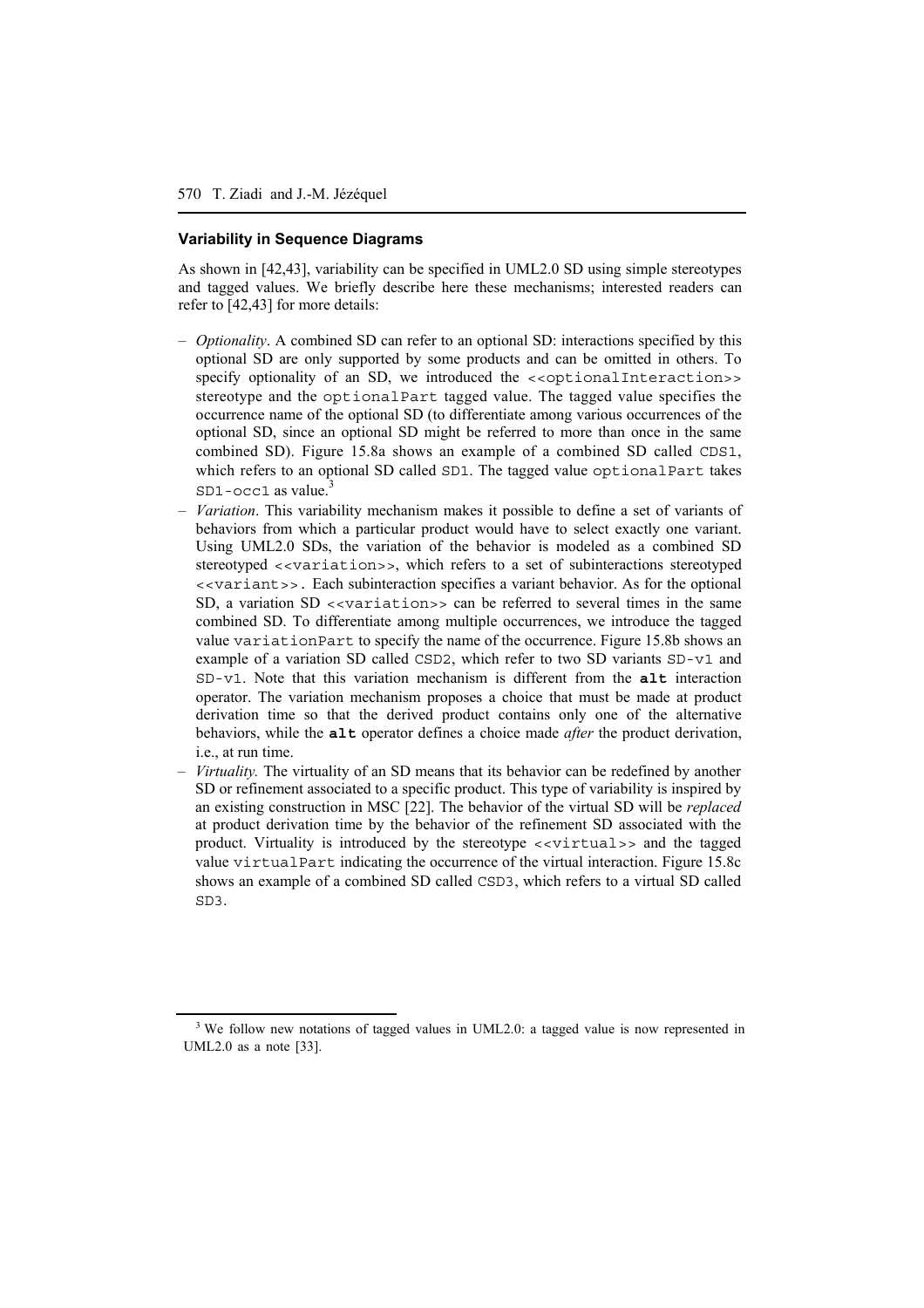

(b) Variation

**ref** <<variant>>

 $SD-v2$ 

**Fig. 15.8.** Variability for UML2.0 SD

The combined SD in Fig. 15.9 BankPL illustrates two variability mechanisms: *optionality* and *variation*.

- 1. Since some products of the BPL do not support overdrawing, a stereotype  $\lt$  $\lt$ optionalInteraction>> is added to the basic SD SetLimit and the tagged value optionalPart takes the value settingLimit (see the combined SD AccountCreation in Fig. 15.9). In addition, since exchange calculation is an optional functionality in the BPL, basic SD SetCurrency, ConvertToEuro, and ConvertFromEuro are defined as optional too (see the combined SD AccountCreation in Fig. 15.9).
- 2. There are two SD variants when withdrawing from an account: withdraw with balance and limit checking, and withdraw with balance checking only. The SD Withdraw is defined with the <<variation>> stereotype. The two SDs WithdrawWithLimit and WithdrawWithoutLimit are stereotyped <<variant>>. The tagged value variation Part takes withdraw Account as value (see the WithdrawFrom Account combined SD in Fig. 15.9).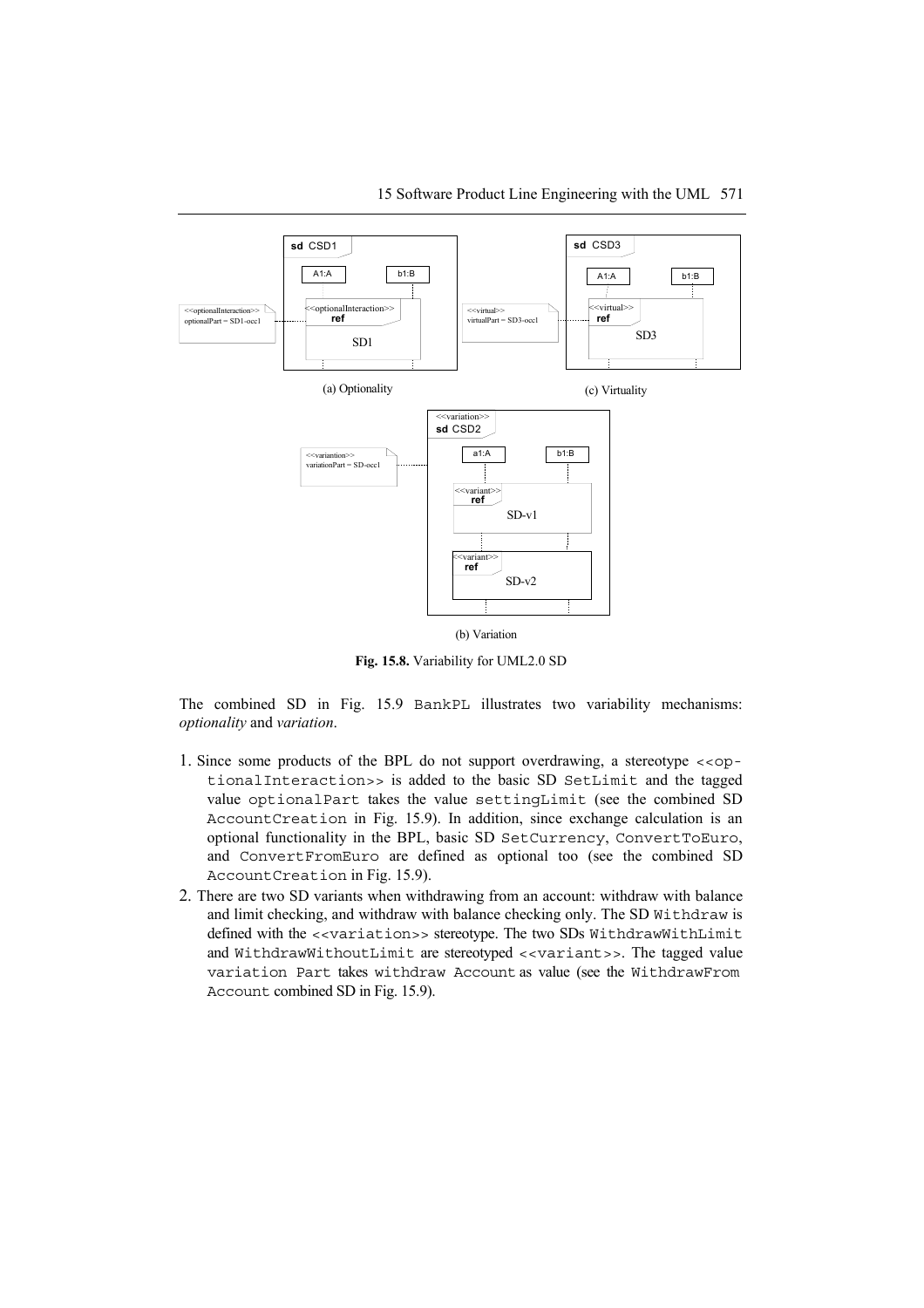#### **Algebraic Specification**

Taking advantage of UML2.0 composition operators for SD, we introduce in this section an algebraic specification of UML2.0 SDs in the form of *reference expressions*. We then extend it for PLs by including variability constructions defined above.

**Definition 1.** *A* reference expression *for SD (noted RESD hereafter) is an expression of the form:* 

```
<RESD>::=<PRIMARY> ( "alt" <RESD> |"seq" <RESD>)* 
\langlePRIMARY>::=E<sub>Ø</sub> | \langleIDENTIFIER> | "("\langleRESD>")" |
              "loop" "(" <RESD> ")" 
<IDENTIFIER>::= (["a"-"z","A"-"Z"]|["0"-"9"])*
```
seq<sub>*,*</sub> alt *and* loop *are the SD operators mentioned above.* E<sub>ø</sub> *is the empty expression that defines a sequence diagram without interaction.* 

So far, this algebraic framework does not contain any means to specify variability. We introduce three algebraic constructs that correspond to the three variability mechanisms presented earlier. This allows the definition of optional, variation, and virtual expressions.

**Definition 2.** The optional expression *(OpE) is specified in the following form:* 

OpE ::= "**optional**" <IDENTIFIER> "[" <RESD> "]"

*where* <IDENTIFIER> *refers to the name of the optional part and the* <RESD> *refers to its corresponding expression.* 

specified by an optional expression. The tagged value optionalPart in the diagram specifies the name of the expression. For the BPL example, optionality of the interaction SetLimit is specified by the expression: An optional SD (i.e., an SD stereotyped <<optionalInteraction>>) can be

```
optional settingLimit [ SetLimit ]
```
**Definition 3.** A Variation expression (VaE) *is defined as follows:* 

VaE::="**variation**" <IDENTIFIER> "[" <RESD> "," ( <RESD>)\* "]"

For example, the variation interaction Withdraw in Fig. 15.9 encloses two interaction variants. It is specified algebraically as follows:

```
variation withdrawAccount [ WithdrawWithLimit, 
                             WithdrawWithoutLimit ]
```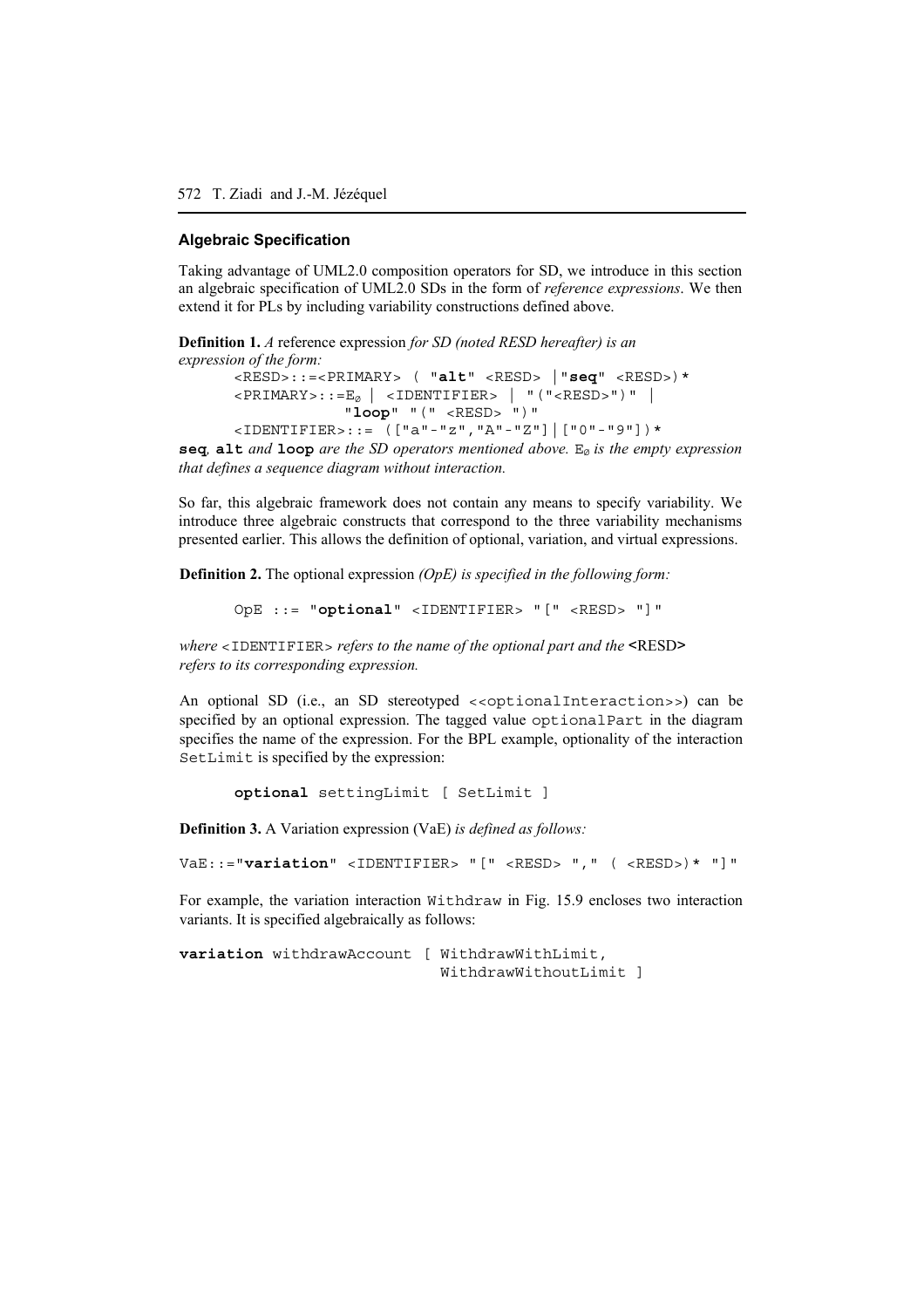

**Fig. 15.9.** The UML2.0 combined sequence diagram for the Banking PL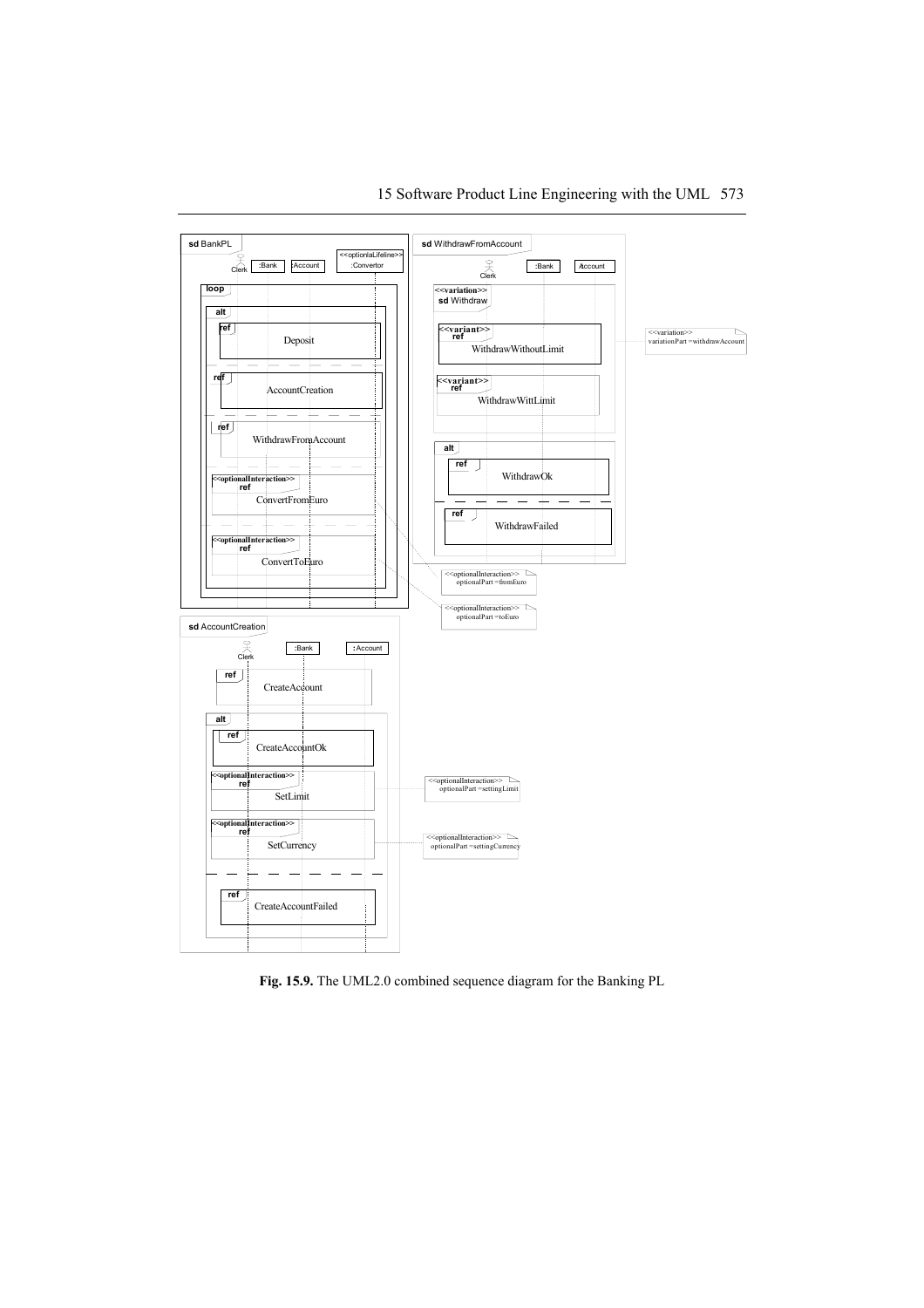**Definition 4.** Virtual expressions *(ViE) are specified as:* 

ViE ::= "**virtual**" <IDENTIFIER> "[" <RESD> "]"

Hence, algebraic expressions including variability will be defined by expressions of the form:

```
<RESD-PL>::=<PRIMARY-PL>("alt" <RESD-PL> | "seq" <RESD-PL>)* 
        \verb|<PPRIMARY-PL>= E_{\emptyset} |<sub>1</sub>IDENTIFIER> |" ("<sub>1</sub> "ESD-PL>)" |"<br>"loop" "(" <RESD-PL> ")" | VaE | OpE
                                    "loop" "(" <RESD-PL> ")" | VaE |
                                    |ViE
```
The SD BankPL of Fig. 15.9 can be algebraically represented by the following expression:

```
EBPL = loop (Deposit alt (CreateAccount seq (CreateAccountOk seq 
       (optional settingLimit[SetLimit]) seq (optional 
      settingCurrency [SetCurrency ])) alt CreateAccountFailed) 
      alt (( variation withdrawAccount [ WithdrawWithLimit, 
      WithdrawWithoutLimit]) seq (WithdrawOk alt WithdrawFailed)) 
      alt (optional fromEuro [ ConvertFromEuro ]) 
      alt (optional toEuro [ ConvertToEuro ] ))
```
### **15.3.3 Deriving Product Behaviors**

In section "Algebraic specification," we have specified PL behaviors using scenarios represented as UML2.0 SD enriched with variability mechanisms. Scenarios are not the only way to describe software behaviors; statecharts [19] are another formalism that is often used to depict the behavioral aspects of systems. However, if scenarios capture requirements in the early stage of the development process, statechart models are more dedicated to detailed design phases as they are closer to the implementation (some tools such as Rhapsody [21] generate code from them). To formalize product behavior derivation, we have studied the problem of statechart synthesis from scenarios. Furthermore, scenarios and statecharts differ in their nature (scenarios capture interactions amongst a *set of objects*, and statecharts represent the internal behavior of a *single object*). Statechart synthesis out of a collection of scenarios has received a lot of attention in the context of single product development [29,30,32,40]. So far, the proposed solutions do not consider the PL aspects. In this section, we propose an algebraic approach to synthesize product statecharts from PL scenarios. Firstly, variability is resolved by deriving the RESD-PL into a set of RESDs, one for each product. Then statecharts are generated by transforming product scenarios given as an RESD into a composition of statecharts.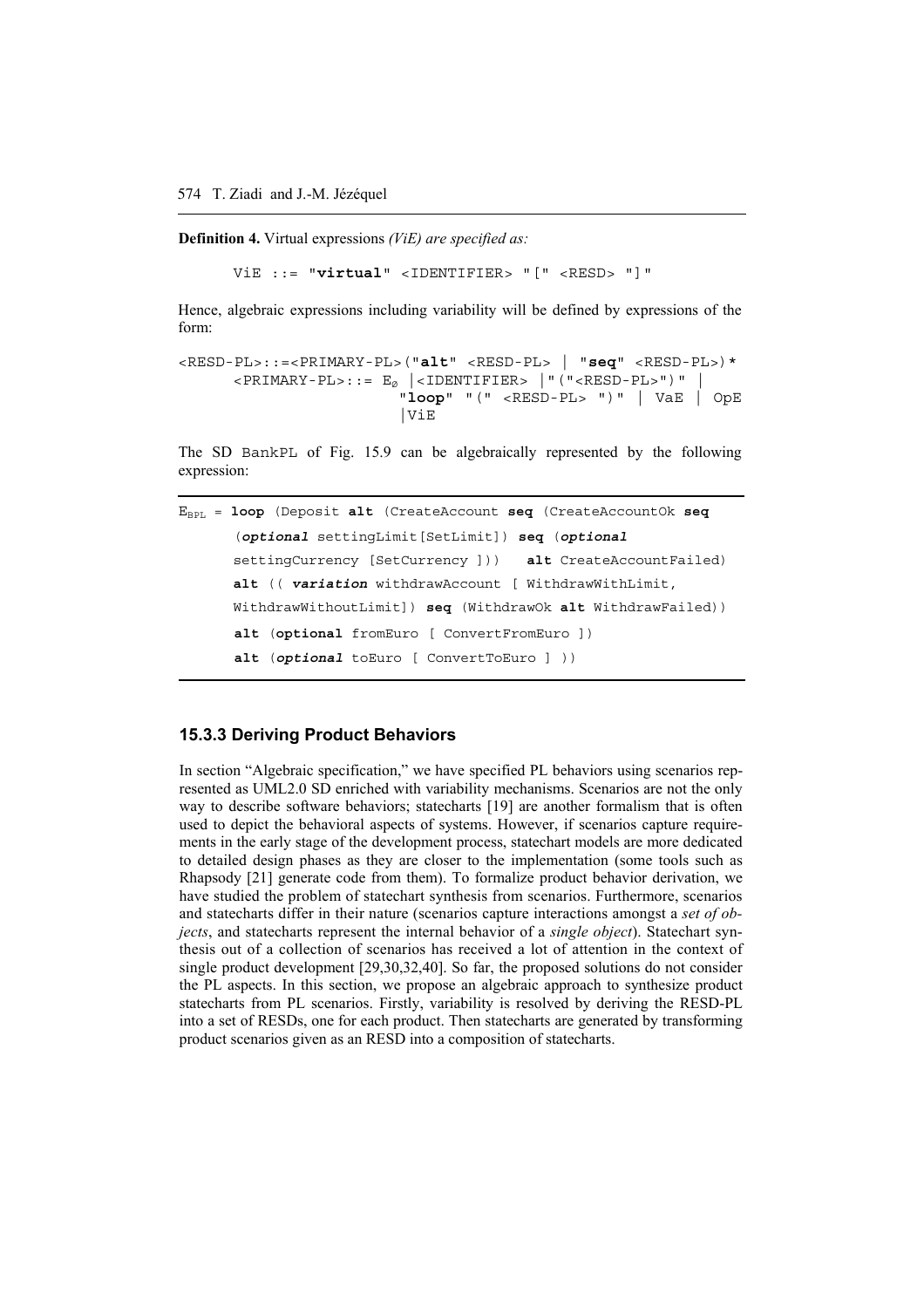### **Step 1: Product Expressions Derivation**

The first step toward product behavior derivation is to derive the corresponding product expressions from the RESD-PL. Decision resolutions for a specific product are defined in what we call an *Instance of decision model (IDM)*, which is defined as follows:

set of pairs (name<sub>i</sub>, Res), name<sub>i</sub> designates a name of an optional, variation or **Definition 5.** An Instance of Decision Model (noted hereafter IDM) for a product P is a virtual part in the RESD-PL and Res is its decision resolution related to the product P. Decision resolutions are defined as follows:

- The resolution of an optional part is either TRUE or FALSE.
- $-$  For a variation part with  $E_1, E_2, E_3$ . as expression variants, the resolution is i if  $E_i$  is the selected expression.
- The resolution of a virtual part is a refinement expression E.

Table. 15.2 shows four Instances of Decision Model associated with the four products in the BPL. For example, IDM1 is the Instance of Decision Model associated with the product BS1, which supports limits on accounts and does not offer the currency exchange calculation functionality.

The derivation can be seen as a model specialization through abstract interpretation of a generic PL expression in the IDMi context, where IDMi is the Instance of Decision Model related to a specific product. For each variability mechanism, the interpretation in a specific context is quite straightforward:

1. Interpreting an optional expression means deciding on its presence or absence in the product expression. This is defined as:

|                                                                                                                    |  |  | $E$ if (name, TRUE) $E$ IDMi                |  |
|--------------------------------------------------------------------------------------------------------------------|--|--|---------------------------------------------|--|
| $\left[\right]$ (optional name [E] $\left[\right]$ $\left[\right]$ $\left[\right]$ $\left[\right]$ $\left[\right]$ |  |  | $E_{\emptyset}$ if (name, FALSE) $\in$ IDMi |  |

Note that the empty expression is a neutral element for the sequential and the alternative composition. It is also idempotent for the loop, i.e:

 $-$  E **seq**  $E_{\emptyset}$  = E ;  $E_{\emptyset}$  **seq** E = E  $-$  E **alt**  $E_{\emptyset}$  = E ;  $E_{\emptyset}$  **alt** E = E – **loop**  $(E_{\emptyset}) = E_{\emptyset}$ 

This allows us to replace a complete part of a RESD-PL by  $E_{\emptyset}$  when this part should be removed.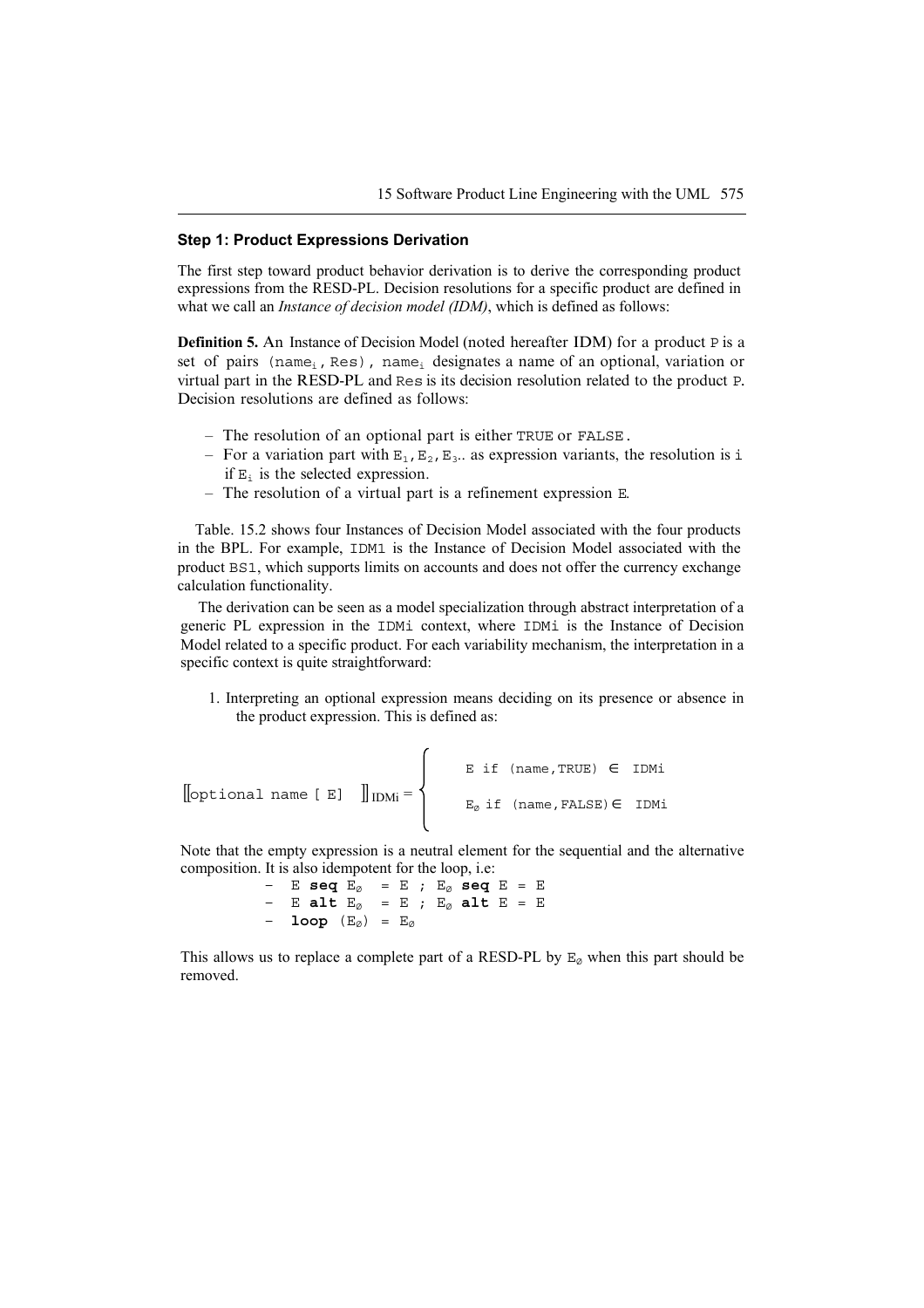2. Interpreting a variation expression means choosing one expression variant among its possible variants. This is defined as:

 $[[variation name [ E1, E2, . . ] ]$   $]]$   $IDMi = Ej$  if  $(name, j) \in IDMi$ 

3. Interpreting virtual expressions means replacing the virtual expression by another expression:

 $[[\text{virtual name } [ E ] \]]_{\text{IDMi}} = E' \text{ if } (\text{name}, E') \in \text{IDMi}$ 

**Table 15.2.** Instances of the decision model for the banking product line

| product         | instance of decision model (IDM)                                                                                           |
|-----------------|----------------------------------------------------------------------------------------------------------------------------|
| BS1             | $IDM1 = \{(settingLimit, TRUE), (settingCurrent, FALSE), (with draw$<br>Account, 1), (fromEuro, FALSE), (toEuro, FALSE)}   |
| B <sub>S2</sub> | $IDM2 = \{(settingLimit, FALSE), (settingCurrent,$<br>FALSE), (withdrawAccount, 2), (fromEuro, FALSE),<br>(toEuro, FALSE)} |
| BS3             | IDM3 = {(settingLimit, FALSE), (settingCurrency,<br>FALSE), (withdrawAccount, 2), (fromEuro, TRUE),<br>(toEuro, TRUE)}     |
| B <sub>S4</sub> | IDM4 = {(settingLimit, TRUE),(settingCurrency,<br>TRUE), (withdrawAccount, 1), (fromEuro, TRUE), (toEuro, TRUE)}           |

The BS2 product expression  $E_{BS2}$  is obtained by the interpretation of the  $E_{BPL}$  in the IDM2 context:

 $E_{BS2} = \begin{bmatrix} E_{BPI} \end{bmatrix}$  IDM2.

The derivation of the four optional expressions and the variation expression in  $E_{BPL}$  is realized as follows :

 $[$ [optional settingLimit [ SetLimit]  $]$  $|_{IDM2} = E_{\emptyset}$  $[$ [optional settingCurrency [ SetCurrency]  $]$   $]_{IDM2} =$   $E_{\emptyset}$  $[$ [optional toEuro [ ConvertToEuro]  $]$  $|_{IDM2} =$   $E_{\emptyset}$  $\left[ \right]$  [optional fromEuro [ ConvertFromEuro]  $\left[ \right]$   $\left[ \right]$   $\left[ \right]$   $\left[ \right]$   $\left[ \right]$   $\left[ \right]$   $\left[ \right]$   $\left[ \right]$   $\left[ \right]$   $\left[ \right]$   $\left[ \right]$   $\left[ \right]$   $\left[ \right]$   $\left[ \right]$   $\left[ \right]$   $\left[ \right]$   $\left[ \right]$   $\left[ \right]$   $\left[ \right]$   $\left$ 

 $\begin{array}{c} \hline \end{array}$ ⎦ ⎤  $\parallel$ ⎣  $\begin{bmatrix} \texttt{variation without} \\ \texttt{[} \end{bmatrix} \end{bmatrix}$  $\overline{\phantom{a}}$  $\mathsf{L}$  [ WithdrawWithLimit, WithdrawWithoutLimit] variation withdrawAccount  $_{IDM2}$  = WithdrawWithoutLimit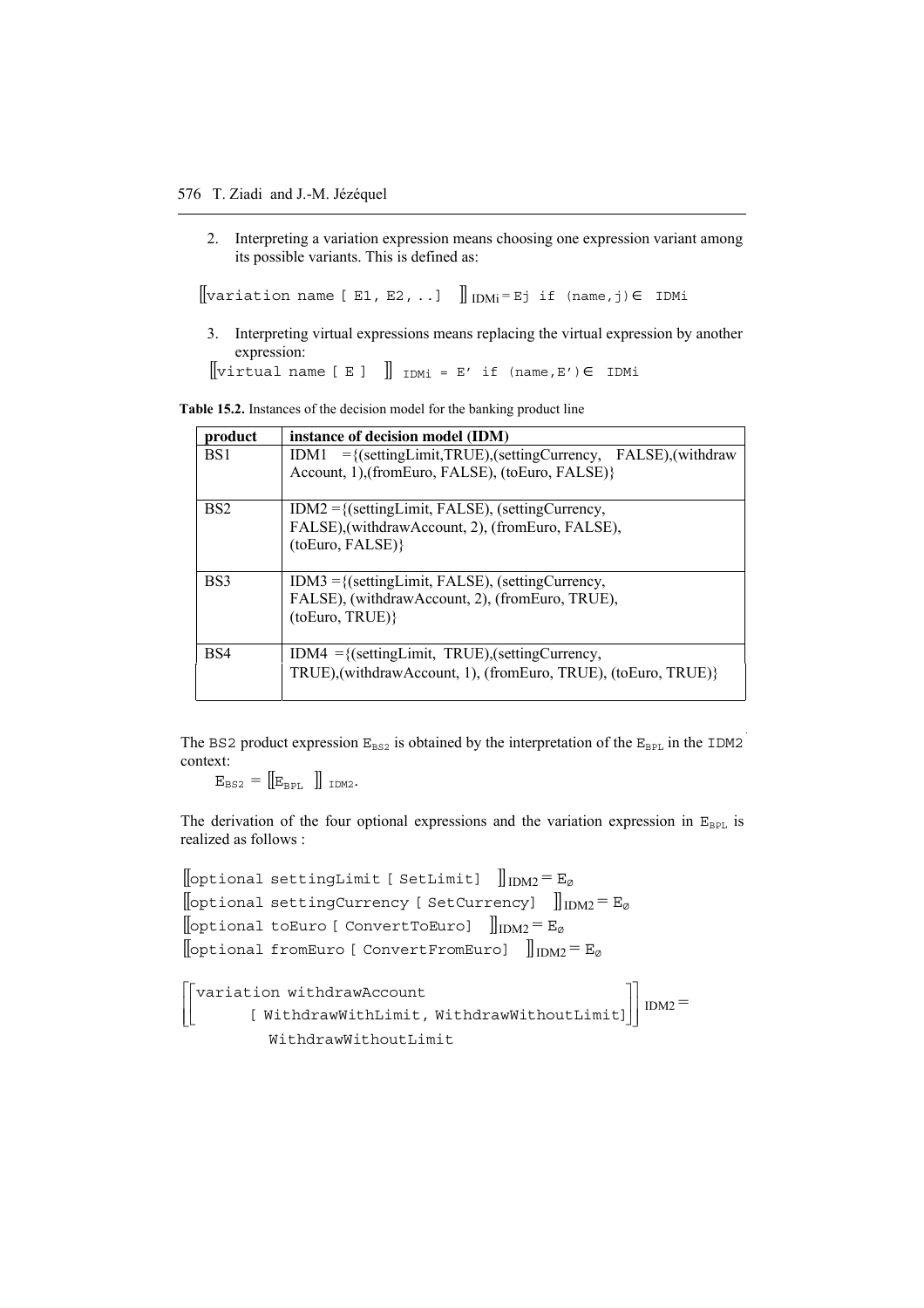The reference expression obtained for the BS2 is the expression  $E_{BS2}$ below. Since  $E_{\emptyset}$  is a neutral element for  $\text{seq}$  and  $\text{alt}$ ,  $E_{\emptyset}$  is removed from the product expression:

 EBS2 = **loop**(Deposit **alt** (CreateAccount **seq** (CreateAccountOk) **alt** CreateAccountFailed) **alt** (WithdrawWithoutLimit **seq** ( WithdrawOk **alt** WithdrawFailed))

The BS4 product, which provides overdrawing on accounts and exchange operations, will be characterized by the presence of SetLimit, SetCurrency, ConvertToEuro, and ConvertFromEuro SDs; and by the choice of WithdrawWithLimit SD. The product expression obtained for product BS4 is:

```
EBS4
 = loop(Deposit alt (CreateAccount seq (CreateAccountOk  seq (SetLimit seq SetCurrency )) alt CreateAccountFailed) 
    alt (WithdrawWithLimit seq ( WithdrawOk alt 
          WithdrawFailed)) 
    alt (ConvertFromEuro ) 
    alt (ConvertToEuro)
```
#### **Step 2: Statechart Synthesis**

The derived product expressions are expressions without variability, i.e., expressions that only compose basic SDs by interaction operators: **alt**, **seq**, and **loop**. The second step of our derivation approach aims at generating statecharts for objects in each derived product. Product SD are translated into statecharts using the method proposed in [44]. We generate flat statecharts, i.e., statecharts without hierarchy. Figure 15.10 shows examples of flat statecharts, in which states represented by double circled states are called junction states. Junction states are introduced to formalize statechart composition [44]. Transitions are labeled  $e/a$ , where e is a triggering event and a is an action.  $ST_{\varnothing}$  refers to an empty statechart, containing a single state, which is at the same time an initial and a junction state (see the  $ST_{\emptyset}$  statechart in Fig. 15.10).

#### *Statechart Operators*

Our method for statechart synthesis is based on an algebraic framework for statechart composition. This framework is inspired by the algebraic composition of UML2.0 SD [44]. We have formalized three statechart operators: **seqs**, **alts** and **loops** for the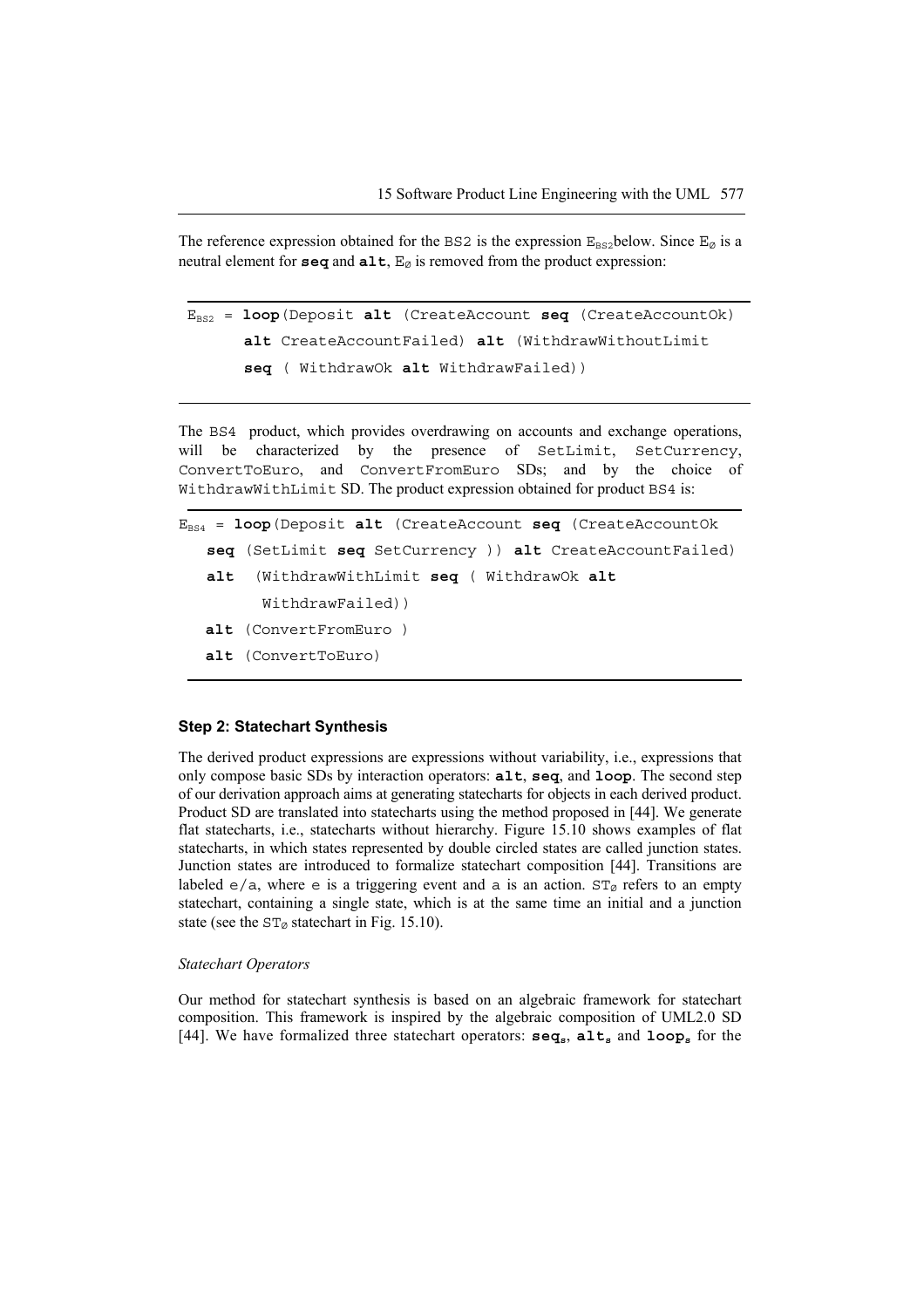

**Fig. 15.10.** Example of flat statecharts

section, we briefly describe these operators; the complete formalization can be found in [44]: sequencing, alternation, and the iteration of statecharts, respectively. In the rest of this

- *Sequence (* $\text{seq}_s$ *).* The sequential composition of two statecharts is a statechart that describes the behavior of the first operand *followed* by the behavior of the second one. Figure 15.11 shows the sequential composition of the ST1 and ST2.
- Alternative ( $a \perp t_s$ ). The statechart resulting from the alternative composition describes a *choice* between the behaviors of its operands. See for example ST1 **alts** ST2 in Fig. 15.11.
- *<sup>s</sup> Loop (loop ).* This operator defines *iteration* of a statechart. Figure 15.11 shows the iteration of the ST2.

As for sequence diagrams, we algebraically describe statechart composition with reference expressions.

**Definition. 6.** A reference expression *for statecharts (noted REST hereafter) is an expression of the form:* 

```
<REST>::=<PRIMARY-REST> ( "alts" <REST> | "seqs" <REST>)* 
       \leqPRIMARY-REST>::= ST_{\emptyset} | \leqIDENTIFIER> | "("\leqREST>")"
                                   | " loops " "(" <REST> ")"
```
### *Synthesis Process*

Using our algebraic framework for statecharts, translating product UML SD to statecharts is defined in two steps: synthesis from basic sequence diagrams and synthesis from combined SD. The next paragraphs describe these two steps.

*Synthesis from basic sequence diagrams*. In the first step of our synthesis method we generate statecharts from all basic SD in the PL. This step is based on an algorithm generating a statechart P(SD,O) depicting the behavior of each object O in each basic SD SD. We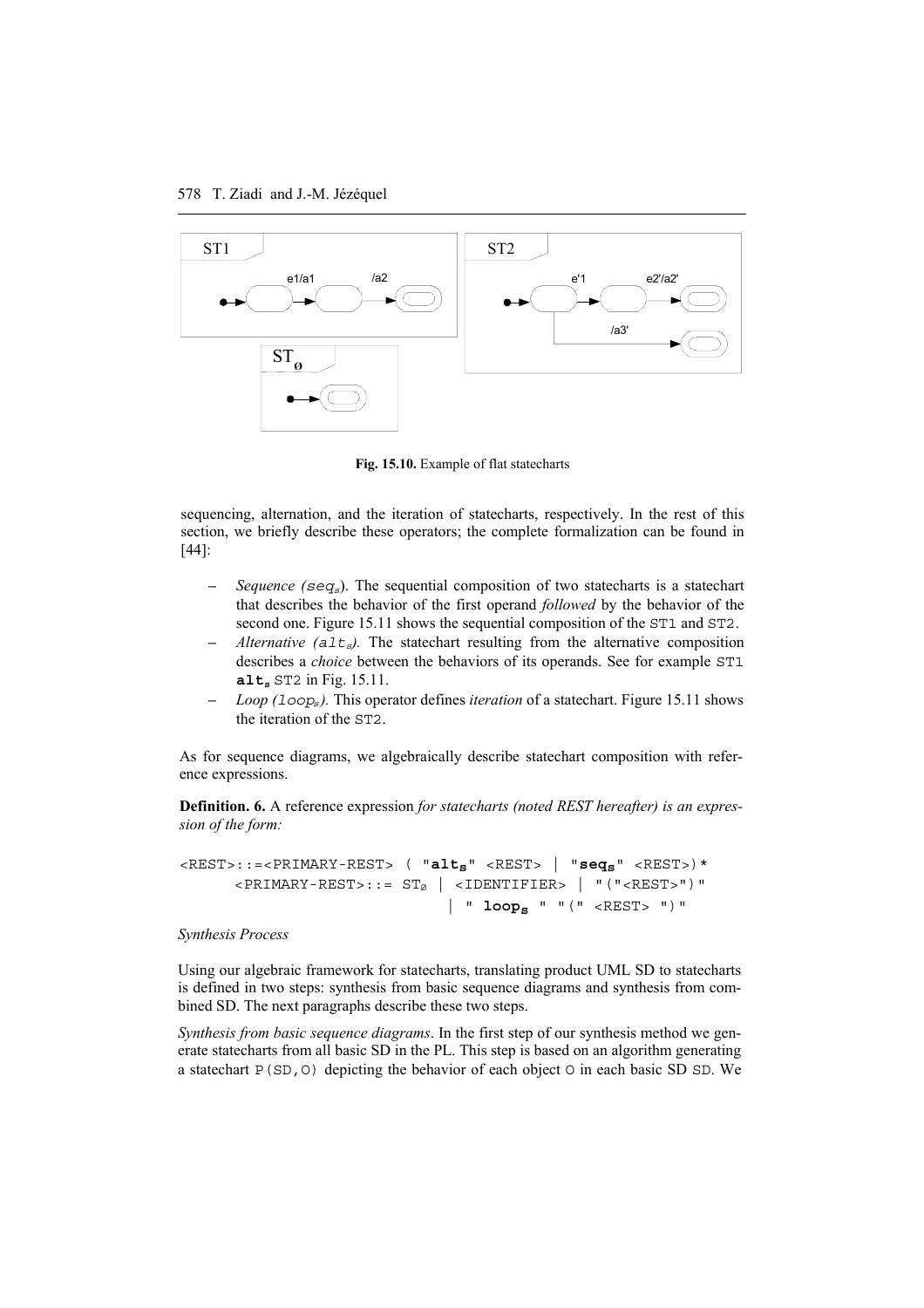do not detail here the algorithm computing  $P(SD, O)$ , which can be found in [44]. To summarize, this algorithm uses projections of SDs on object lifelines to generate the statecharts. Receptions in the SD become events in the statechart and emissions become actions. For a transition associated with a reception, the action part will be void, and for



**Fig. 15.11.** Statechart operators

transitions associated with actions, the event part will be empty. The generated statechart contains a single junction state, which corresponds to the state reached when all events situated on an object lifeline have been executed. When an object does not participate in a basic SD, the algorithm generates an empty statechart. Figure 15.12 illustrates the synthesis of the statechart associated with the Bank object from the Deposit basic SD.



**Fig. 15.12.** Statechart synthesis from basic SD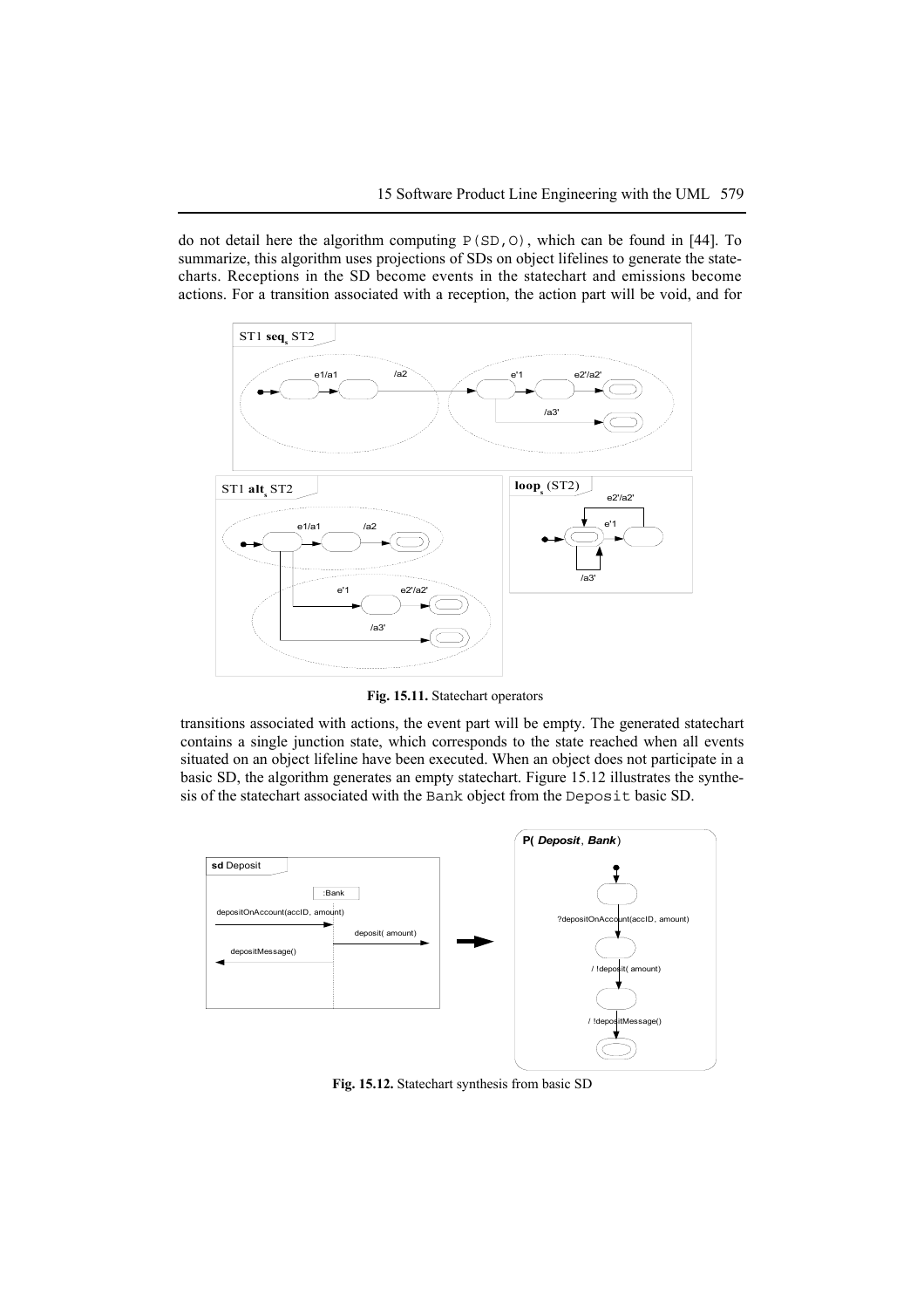Figure 15.13 shows the flat statecharts generated from the twelve basic SDs from Fig. 15.9 for the Bank object.

operators and it allows constructing RESTs from RESDs [44]. For each object  $\circ$ , a REST  $\mathbf{s} \in \mathbf{q}_s$ , alt<sub>s</sub>, and loop<sub>s</sub>, respectively, and each reference to an SD S by the statechart Synthesis from Combined Sequence Diagrams. Once we have obtained a collection of method is based on the correspondence between interaction operators and statecharts is constructed by replacing in the RESD **seq**, alt, and loop by statecharts operators operators. P(S,O) From the REST obtained, a statechart can be built using statechart composition statecharts through projections of basic SDs, we now deal with combined SDs. Our

Let us apply this construction method to the combined SD for the BS2 product. The Bank's REST, called REST<sub>BS2</sub> is described below. Figure 15.14 shows the statechart obtained from this REST.

```
RESTBS2 = loops (P(Deposit,Bank) alts (P(CreateAccount, Bank) 
seqs (P(CreateAccountOk, Bank) alts P(CreateAccountFailed, 
               Bank))) 
alts (P(WithdrawWithoutLimit,Bank) seqs (P(WithdrawOk,Bank) 
alts P(WithdrawFailed,Bank))))
```
The same method can be applied for the BS4 product. Its reference expression  $E_{BS4}$  is transformed into the statechart composition expression  $REST_{BS4}$  defined below. Figure 15.15 shows the Bank statechart obtained from  $REST<sub>BSA</sub>$ . Note that as BS2 and BS4 differ in the presence or the absence of an overdrawing limit and exchange operations, the synthesized statecharts differ in the transitions that concern these two functionalities. The differences between the statecharts obtained for product BS2 and BS4 are illustrated in Fig. 15.15 by gray zones.

```
 EBS4 = loops (P(Deposit, Bank) alts (P(CreateAccount, Bank) 
seqs ((P(CreateAccountOk, Bank) seqs P (SetLimit, Bank) 
seqs P(SetCurrency, Bank)) alts P (CreateAccountFailed, 
            Bank))) 
 alts (P(WithdrawWithLimit,Bank) seqs ((P (WithdrawOk, Bank) 
alts P(WithdrawFailed, Bank))) 
 alts (P(ConvertFromEuro, Bank)) 
 alts (P(ConvertToEuro, Bank) ))
```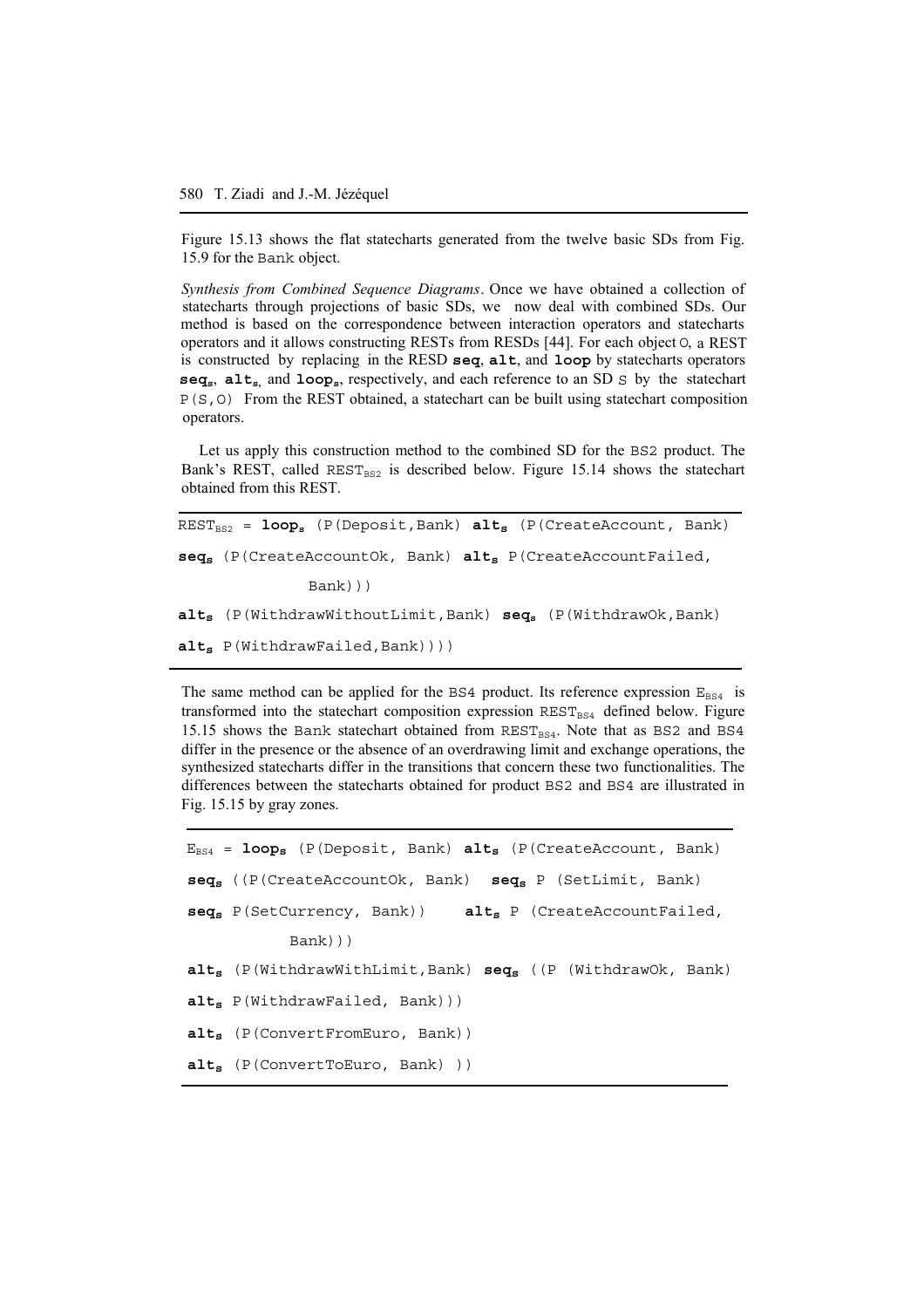

**Fig. 15.13.** Bank basic statecharts



**Fig. 15.14.** The Bank statechart in the BS2 product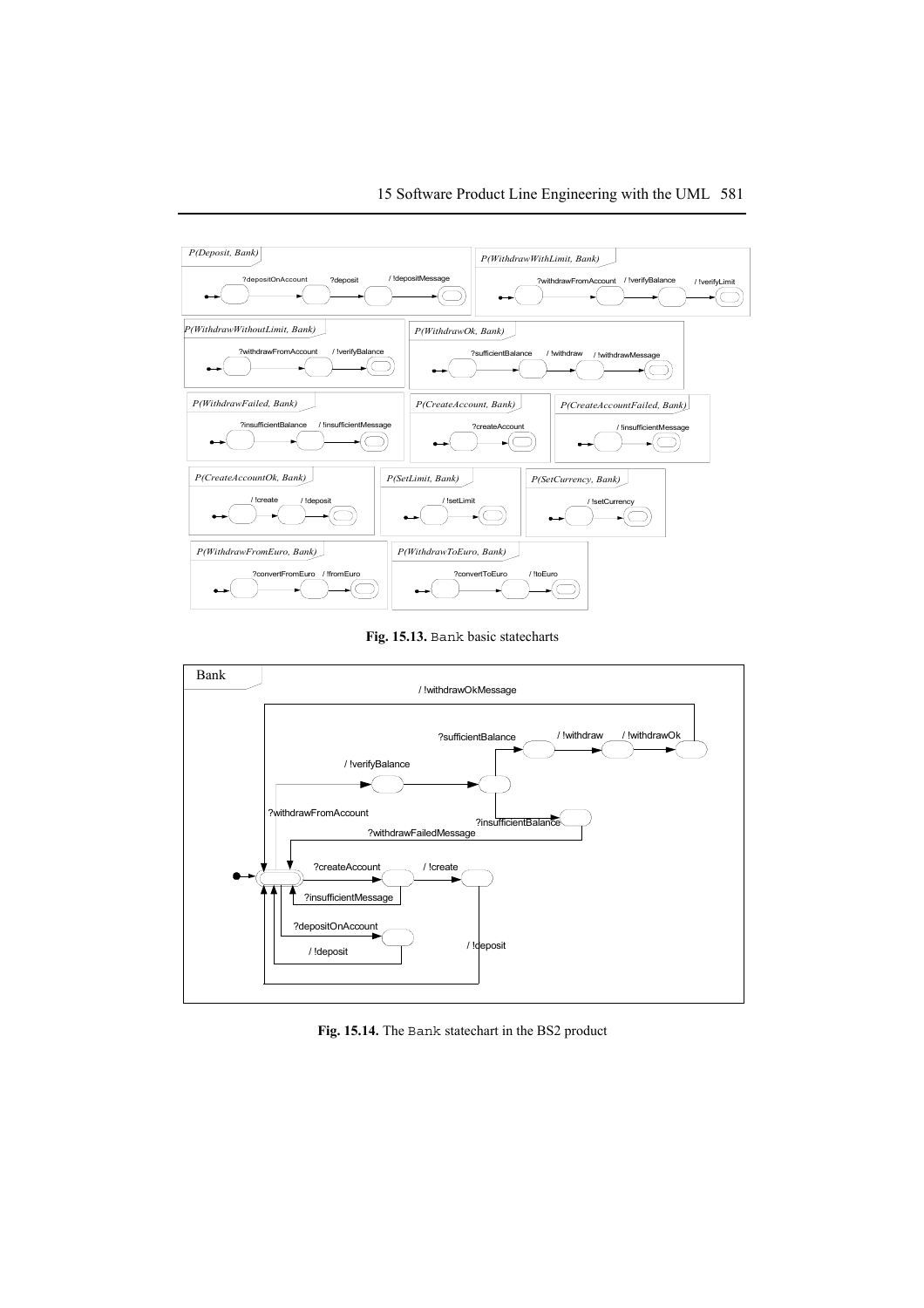

**Fig. 15.15.** The Bank statechart in the BS4 product

## **15.3.4 Implementation and Validation**

In the context of the ITEA Families [1] project, a prototype tool of the proposed approach has been implemented in Java and is integrated into the Eclipse platform. It is freely available from http://modelware.inria.fr/plibs. UML2.0 SD with variability are specified in Eclipse, thanks to the Omondo case tool (see Fig. 15.16a) Then RESD-PL are automatically extracted from these diagrams. The prototype implements product expression derivations from RESD-PL according to a given IDM. Then a statechart for a specific object is generated from the derived expression. The generated statecharts can be visualized using the Omondo case tool again (see Fig. 15.16b). A complete description of the prototype can be found at http://modelware.inria.fr/plibs.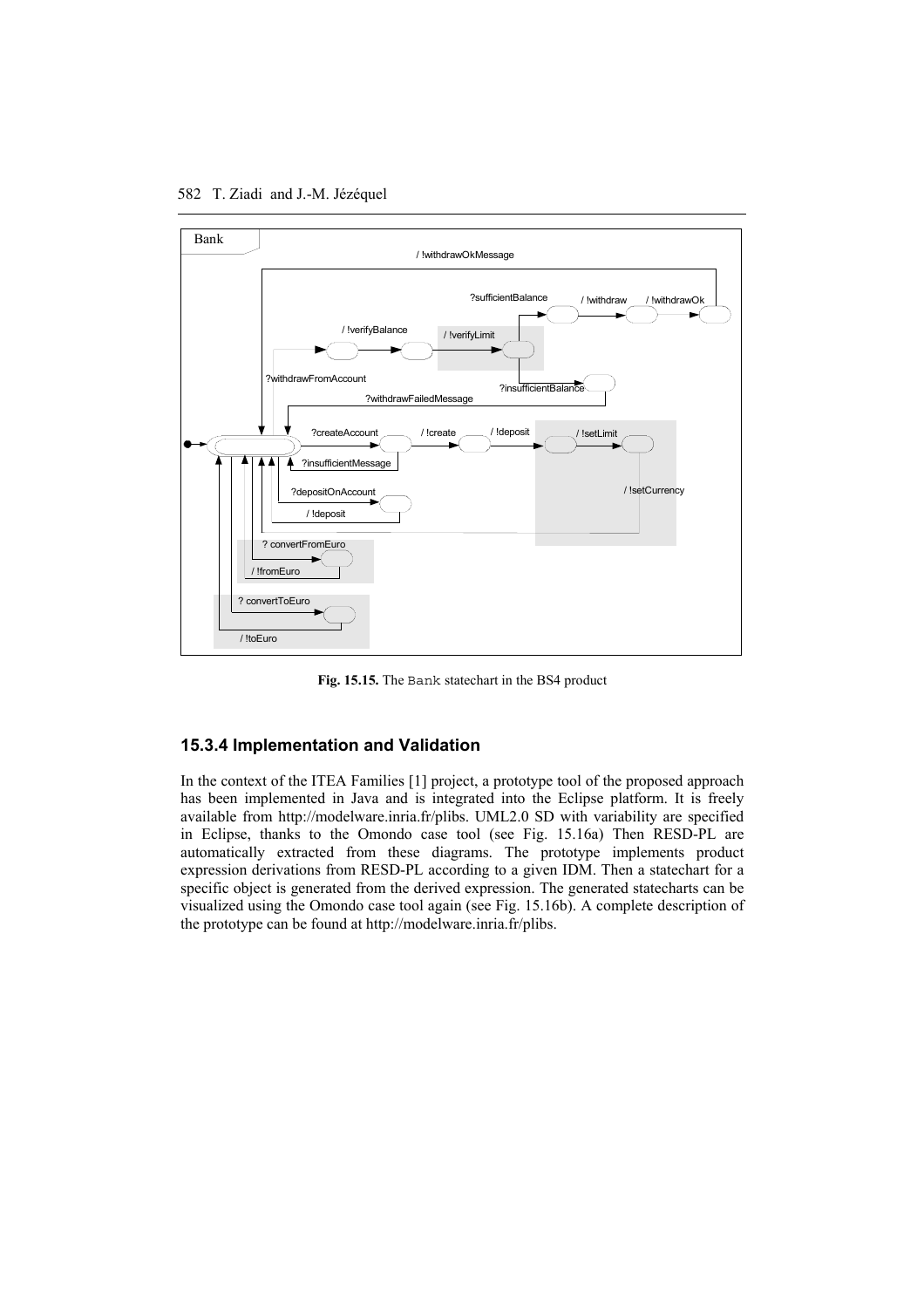

**Fig. 15.16.** Sequence diagrams and statechart visualization in the PLiBS prototype

We have used our approach for a complete BPL case study with 14 basic SDs. Table. 15.3 shows statistics (number of states and transitions) on the generated statecharts for the Bank object in each BPL member (these statistics show that the generated statechart for the Bank object differs from one product to another). We have also validated our approach on two case studies: The camera PL [42] and the auction PL [41]. As we noticed in Sect.15.3, some tools allow generating code from statecharts. We are currently studying code generation from the generated statecharts in our method using existing tools.

|  |  | Table 15.3. States and transitions for the generated Bank state chart in the different products. |  |  |  |  |  |
|--|--|--------------------------------------------------------------------------------------------------|--|--|--|--|--|
|--|--|--------------------------------------------------------------------------------------------------|--|--|--|--|--|

| product         | # states       | # transitions |
|-----------------|----------------|---------------|
| BS1             | $\overline{2}$ | 16            |
| BS <sub>2</sub> | 10             |               |
| BS3             | 13             | 19            |
| RS4             |                |               |

## **15.4 Related Work**

Software PL Engineering with the UML has received a lot of attention in recent years. Table 15.4 summarizes existing work on PL engineering with the UML. Most of these works address variability modeling whereas only two works refer to the product derivation process.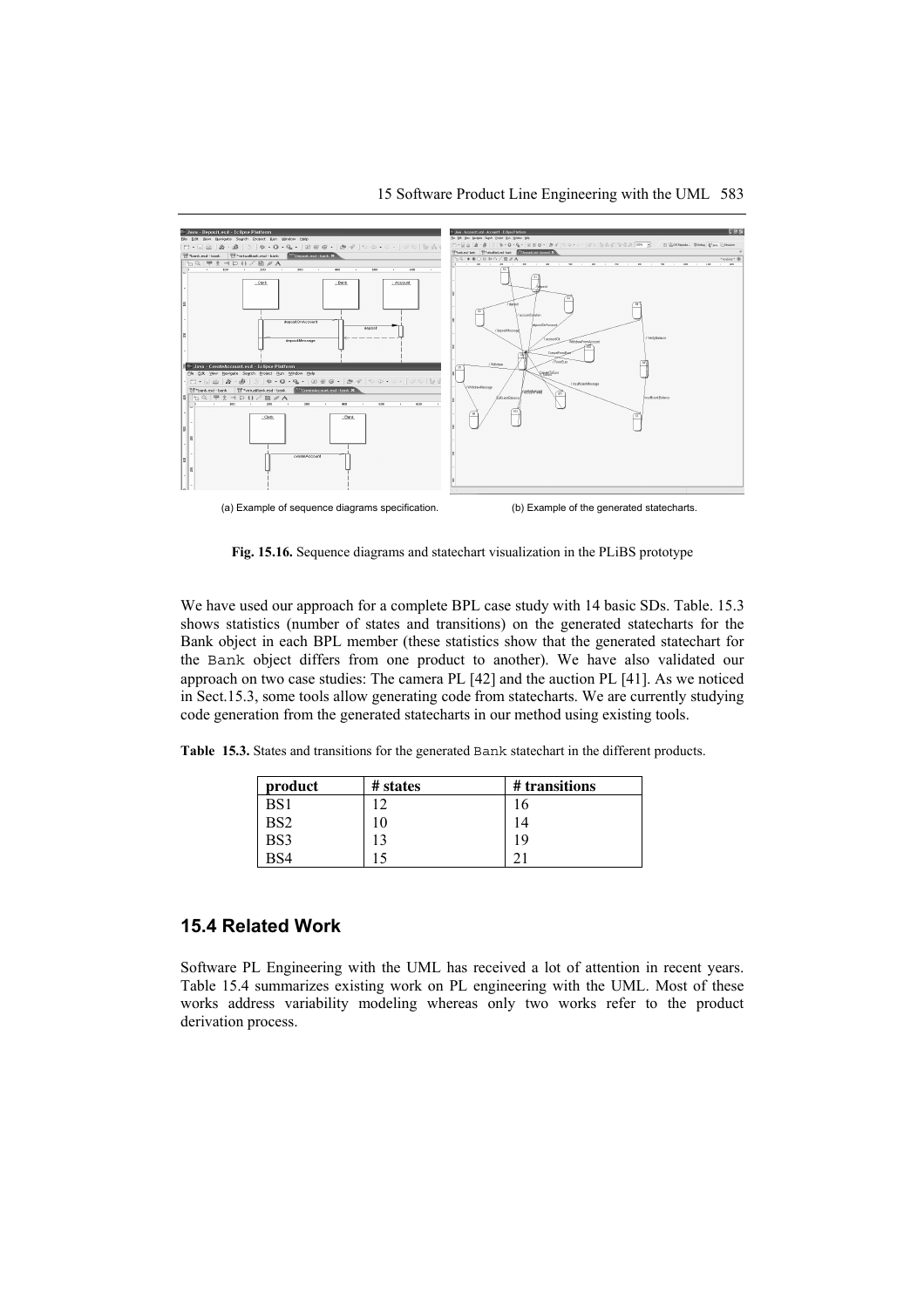els (use cases). Halmans et al. [18] extend use cases with stereotypes to specify variability. Use cases are described using templates. Bertolino et al. [5] introduce tags to describe variability in a textual description of uses cases. In Chap. 11, readers can find a detailed description of Bertolino et al.'s work. Maßen et al. [37] extend the UML use case metamodel to support variability. John et al. [26] tailor use case diagrams and textual use cases to support PL requirements specification. In our work, we do not consider uses cases. Even if the textual description through templates, used by the previous works, is a good way to document PL requirements, SD are more operational and as shown with our approach detailed design can be generated from them. For variability modeling, many works [5,17,18,26,37] are related to functional mod-

ability in UML static models. However, few works model variability in behavioral models: Gomaa et al. [17] introduce variability in UML collaboration diagrams with three stereotypes <<kernel>>, <<optional>>, and <<variant>>. *KobrA* [3] introduces the stereotype  $\langle \langle \nabla \rangle$  =  $\rangle$ , which can be applied to messages in SD and to statecharts. The *KobrA*'s solution to specify variability in SD is difficult to use in practice. Indeed, if all messages in the same SD are optional, the user should specify all these messages with the stereotype  $\langle$ - $\lor$ ariant>>. This can compromise the readability of the SD. On contrary, our  $\le$  optional Interaction>> is applied to the complete SD. only concern UML1.x models. There are many works [3,10,14,16,27,34,38] that propose extensions to specify vari-Flege [13,14] also introduces variability in UML statecharts. Note that all these works

Concerning product model derivation, only *KobrA* [3] and *Flege* [13] refer to this. While we formalized product derivation as UML model transformations, *KobrA* and *Flege* do not propose a means to implement derivation. Cerón et al. [8] propose two practices implementing the product architecture derivation. The main assumption in this proposition is: the PL is defined by an engineering assets repository and each product should choose components from this repository to obtain a product-specific architecture. Haugen et al. [20] also use UML2.0 SD to specify behaviors of systems. They introduce a new operator called **xatl** to distinguish between mandatory and potential behaviors. A potential behavior represents a variant of a mandatory behavior. This is close to our **variation** construct where interaction variants correspond to the potential behaviors.

In addition to these works, readers can find in Chap. 6 a complete study about Model Driven Engineering for Software PLs. The chapter also proposes a framework for modeling variability in PLs.

In Sect. 15.3, we have used statechart synthesis from scenarios to derive productspecific behaviors. There are many works on statechart synthesis; however these works only concern single product development (i.e., without consideration for variability). To our knowledge, there are no other works proposing statechart synthesis from software PL scenarios. The next paragraph describes existing works on statechart synthesis in the context of a single product development. There are works that synthesis statecharts from UML1.x, from Message Sequence Charts MSC [22] and from Live Sequence Charts [11].

Due to the poor expressive power of UML1.x SD, the proposed solutions for statechart aging several scenarios. For example, *Whittle et al*. [40] enrich messages in SD with preand postconditions given in (Object Constraint Language) OCL, which refer to global synthesis [29,30,32,40] often use additional information or ad hoc assumptions for manAQ: "Korba: has been changed "KobrA" to match with the rest in the chapter. Please check.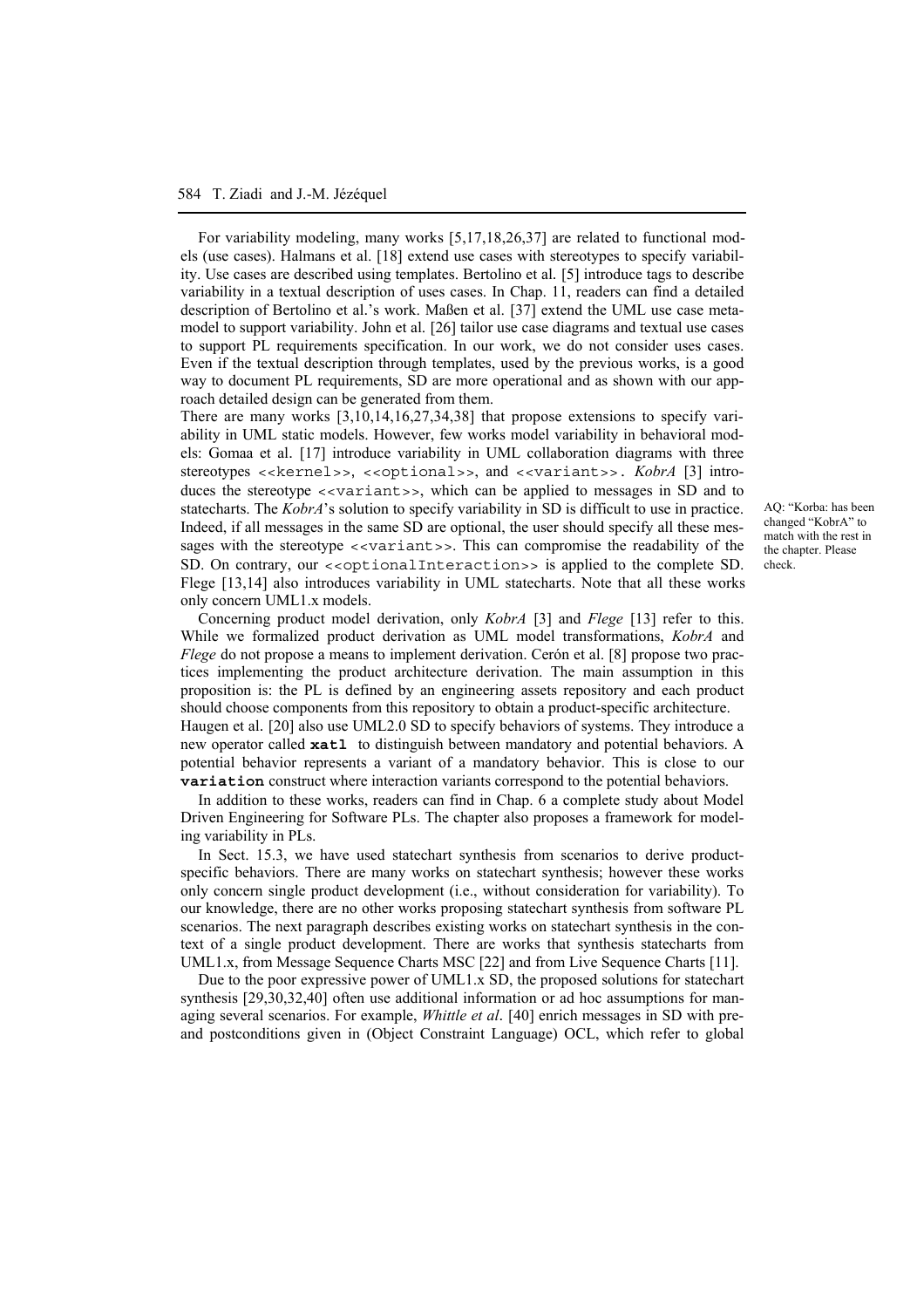state variables. State variables identify identical states throughout different scenarios and guide the synthesis process. Our approach does not use variables, and structures the statecharts and transitions based on information provided by lifeline orderings and SD operators. Koskimies et al. [30] use the Biermann–Krishnaswamy algorithm [6], which infers programs from traces. This work establishes a correspondence between traces and scenarios and between programs and statecharts. In [29,32] it is also proposed to use interactive algorithms to generate statecharts from UML1.x sequences diagrams.

Several other approaches [31,35,36] study statechart synthesis from MSC [22], a scenario formalism similar to sequence diagrams. MSCs allow composition of basic scenarios (bMSCs) with High-Level Message Sequence Charts (HMSC). This composition mechanism is very close to that of current SDs in UML2.0 and our approach can be used to generate statecharts from MSCs.

PL requirements and not for statechart synthesis. Finally, Chap 13 also uses SD but it uses them to derive product-specific .test cases from

|                                 | variability modeling  |                   |                     | <b>Product Derivation</b> |                     |
|---------------------------------|-----------------------|-------------------|---------------------|---------------------------|---------------------|
|                                 | functional<br>aspects | static<br>aspects | behavior<br>aspects | static<br>aspects         | behavior<br>aspects |
| Bertolino et al. [5]            | X                     |                   |                     |                           |                     |
| Halmans and Pohl [18]           | X                     |                   |                     |                           |                     |
| John and Muthig [26]            | X                     |                   |                     |                           |                     |
| Lichter<br>Maßen<br>and<br>[37] | X                     |                   |                     |                           |                     |
| Robak et al. [34]               |                       | X                 | X                   |                           |                     |
| Clauß [9,10]                    |                       | X                 |                     |                           |                     |
| Gomaa [16, 17]                  | X                     | X                 | X                   |                           |                     |
| Flege [13, 14]                  |                       | X                 | X                   | X                         |                     |
| KobrA [3]                       |                       | Χ                 | X                   | X                         | X                   |
| SPLIT-Daisy [27]                |                       | X                 |                     |                           |                     |
| Webber [38]                     |                       | X                 |                     |                           |                     |

**Table 15.4.** Existing works on PL engineering with the UML

## **15.5 Conclusions and Future Research**

In this chapter we have described PL design and derivation techniques building on advanced model transformation technology. Working at the level of UML design models, derivation of both static and behavior aspects was considered. For static aspect derivation, we started from a class diagram modeling the full PL along with a decision model given in according to the PL-specific constraints. the form of a set of concrete factories to build specialized UML models corresponding to the selected products. The challenge of such model manipulation is to be able to transform the model accessing its metalevel and ensuring the integrity of the derived model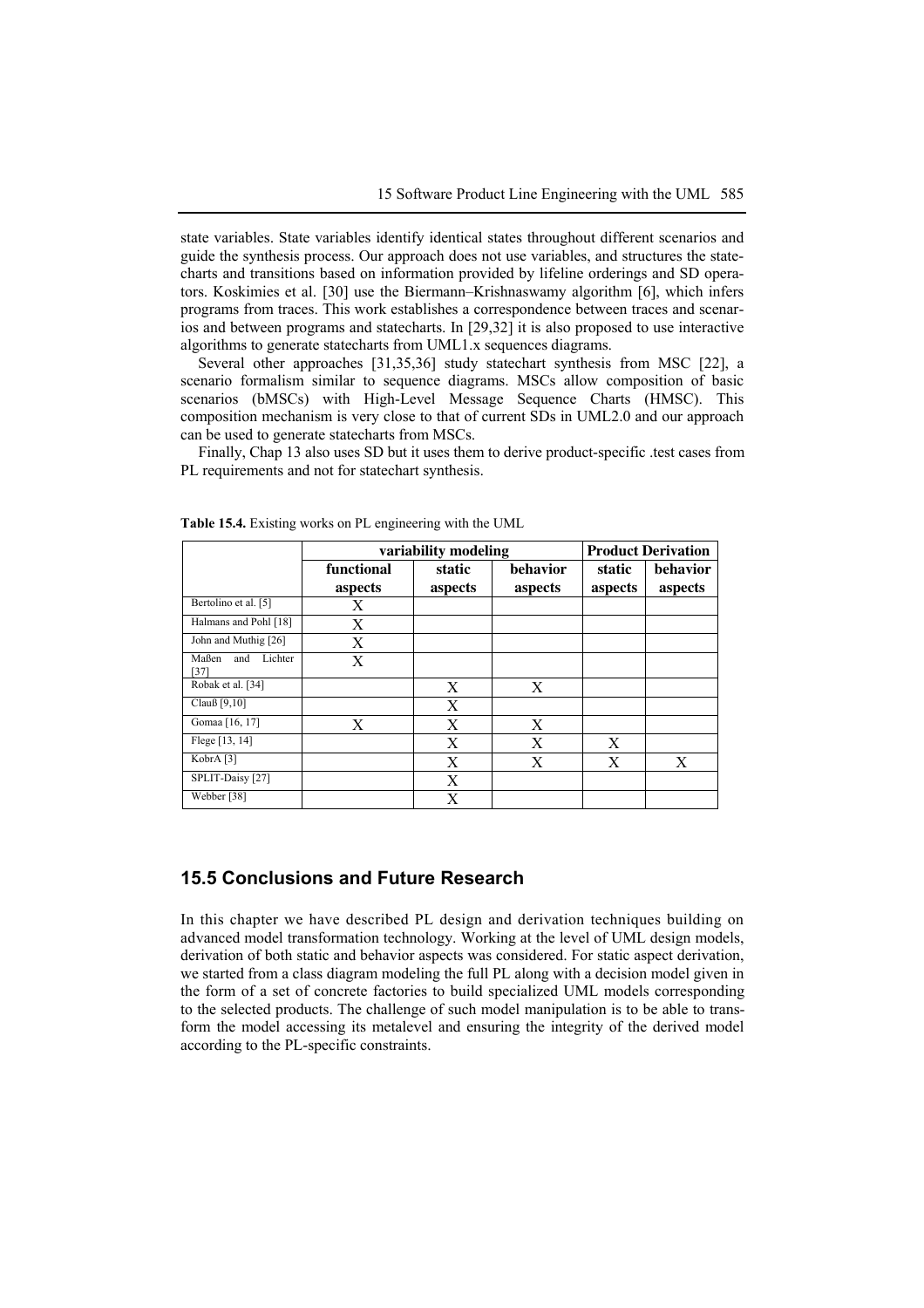For behavioral aspects derivation, we started from UML2.0 Sequence Diagrams extended with algebraic constructs to specify variability. We use interpretations of the algebraic expressions to resolve the variability and derive product expressions, which are ultimately transformed into a set of product-specific statecharts. The introduction of variability in behavioral models can be used to factorize common behavioral models in different products, and should then facilitate domain-engineering phases. However, some parts of the synthesis can be reused from one product to another, hence facilitating reuse during application engineering. As discussed in [44], statechart synthesis should be considered more as a step toward implementation rather than as a definitive bridge from user requirements to code.

In the context of the ITEA Families [1] project, prototype tools of the proposed approaches have been implemented. We used Model Transformation Language MTL and its related framework UMLAUT-NG for implementing the static aspect derivation. For behavioral aspects, a prototype tool has been implemented in Java and integrated into the Eclipse platform. We used our approach in several case studies; however we hope in the future to use it in an industrial context.

## **Acknowledgments**

This work has been partially supported by the ITEA project ip02009, FAMILIES in the Eureka  $\Sigma$ ! 2023 Program. We wish to thank Loïc Hélouët for many inspiring discussions. We also gratefully acknowledge the reviews of Stan Bühne, Juan Carlos Dueñas, Timo Käkölä, Kim Lauenroth, Jim Steel, and Patrick Tessier, which significantly improved the quality of this chapter.

#### **References**

- 1. FAMILIES project. http://www.esi.es/Families/ (2003)
- 2. Anastasopoulos, M., Gacek, C.: Implementing product line variabilities. Technical report, IESE report no. 089.00/E, version 1.0, IESE (November 2000)
- 3. Atkinson, C., Bayer, J., Bunse, C., Kamsties, E., Laitenberger, O., Laqua, R., Muthig, D., Paech, B., Wüst, J., Zettel, J.: *Component-Based Product Line Engineering with UML. Component Software Series* (Addison-Wesley, Reading, MA 2001)
- 4. Bass, L., Clements, P., Kazman, R.: *Software Architecture in Practices*, 1st edn (Addison-Wesley, Reading, MA 1998)
- 5. Bertolino, A., Fantechi, A., Gnesi, S., Lami, G., Maccari, A.: Use case description of requirements for product lines. In: International Workshop on Requirement Engineering for Product Line (REPL02), September 2002, pp 12–18
- 6. Biermann, A.-W., Krishnaswamy, R.: Constructing programs from example computations. IEEE Trans. Softw. Eng. **2**(3), 141–153 (September 1976)
- 7. Bosch, J., Florijn, G., Greefhorst, D., Kuusela, J., Obbink, H., Pohl, K.: Variability issues in software product lines. In: 4th Workshop Product Family Engineering (PFE4), 2001, pp 11–19
- 8. Cerón, R., Arciniegas, J.L., Ruiz, J.L., Dueñas, J.C., Bermejo, J., Capilla, R.: Architectural modelling in product family context. In: *EWSA*, ed by Oquendo, F., Warboys, B., Morrison, R. Lecture Notes in Computer Science, vol 3047 (Springer, Berlin Heidelberg New York 2004) pp 25–42
- 9. Clauß, M.: Generic modeling using UML extensions for variability. In: Workshop on Domain Specific Visual Languages at OOPSLA 2001, Tampa Bay, FL, USA, 2001
- 10. Clauß, M.: Modeling variability with UML. In: GCSE 2001 Young Researchers Workshop, 2001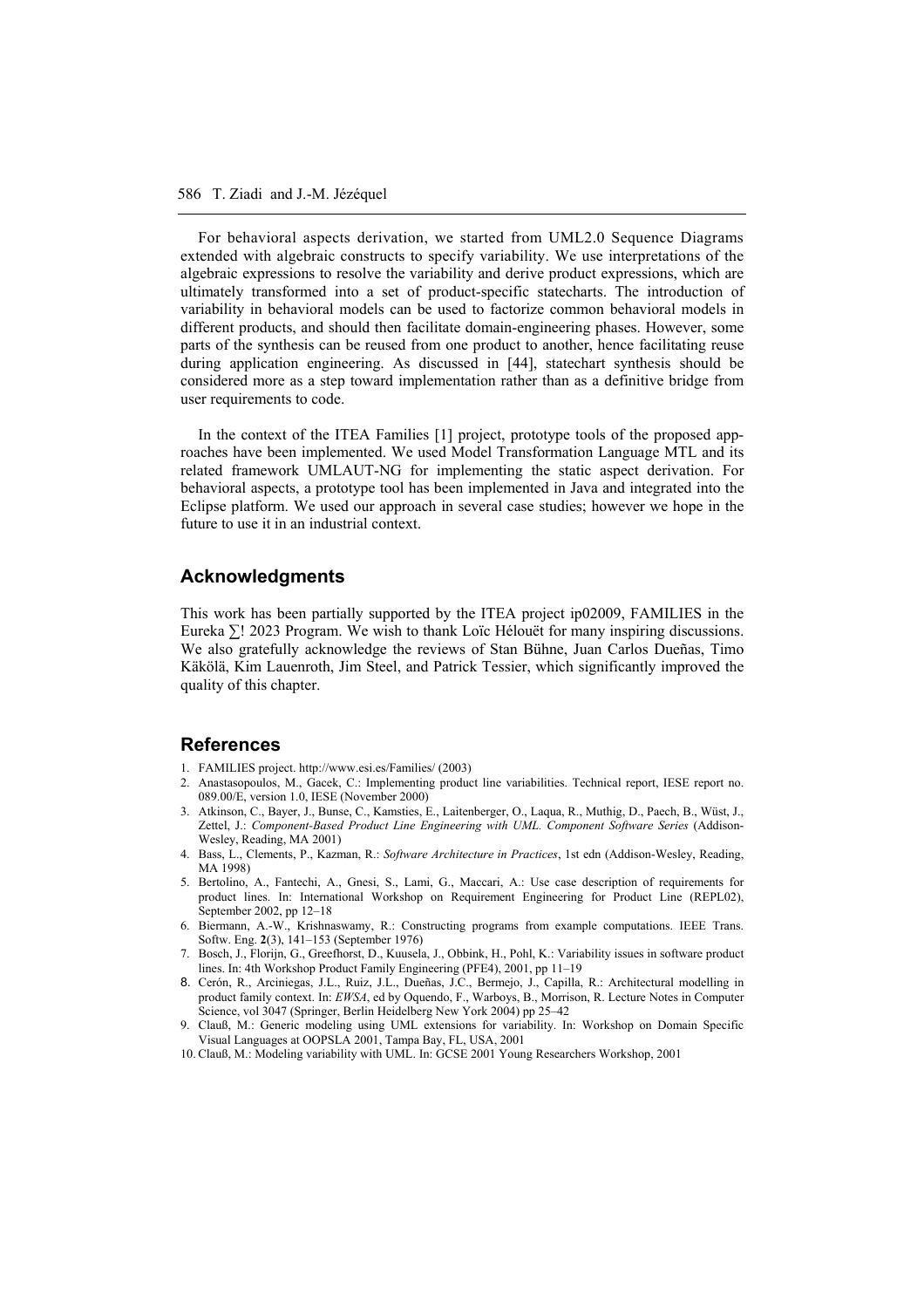- 11. Damm, W., Harel, D.: LSCs: breathing life into message sequence charts. Formal Meth. Syst. Des. **19**(1), 45–80 (2001)
- 12. Deelstra, S. et al: Product derivation in software product families: a case study. Syst. Softw. **74**(2), 173–194 (January 2004)
- 13. Flege, O.: System family architecture description using the UML. Technical report, IESE-report no. 092.00/E, IESE (December 2000)
- 14. Flege, O.: Using a decision model to support product line architecture modeling, evaluation, and instantiation. In: Proceedings of Product Line Architecture Work-shop. The 1st Software Product Line Conference (SPLC1), 2000, pp 15–20
- 15. Gamma, E., Helm, R., Johnson, R., Vlissides, J.: *Design Pattern Elements of Reusable Object-Oriented Software* (Addison-Wesley, Reading, MA 1995)
- 16. Gomaa, H.: Object oriented analysis and modeling for families of systems with UML. In: IEEE International Conference for Software Reuse (ICSR6), ed by Frakes, W.B., June 2000, pp 89–99
- 17. Gomaa, H.: Modeling software product lines with UML. In: International Workshop on Software Product Lines: Economics, Architectures, and Implications (SPLW2), ed by Knauber, P., Succi, G., 2001, pp 27–31
- 18. Halmans, G., Pohl, K.: Communicating the variability of a software-product family to customers. Softw. Syst. Model. **2**(1), 15–36 (2003)
- 19. Harel, D.: Statecharts: a visual formalism for complex systems. Sci. Comput. Program. **8**(3), 231–274 (1987)
- 20. Haugen, O., Stolen, K.: STAIRS-steps to analyze interactions with refinement semantics. In: UML Conference UML2003, October 2003, pp 388–402
- 21. I-Logix. Rhapsody. http://www.ilogix.com/
- 22. ITU-T. Z.120: Message Sequence Charts (MSC) (November 1999)
- 23. Jézéquel, J.-M.: *Object Oriented Software Engineering with Eiffel* (Addison-Wesley, Reading, MA 1996)
- 24. Jézéquel, J.-M.: Object-oriented design of real-time telecom systems. In: IEEE International Symposium on Object-Oriented Real-Time Distributed Computing, ISORC'98, Kyoto, Japan, April 1998
- 25. Jézéquel, J.-M.: Reifying configuration management for object-oriented software. In: Proceedings of the 20th International Conference on Software Engineering (IEEE Computer Society, Silver Spring, MD 1998) pp 240–249
- 26. John, I., Muthig, D.: Tailoring use cases for product line modeling. In: International Workshop on Requirement Engineering for Product Line (REPL02), September 2002, pp 26–32
- 27. El Kaim, W.: Managing variability in the LCAT SPLIT/Daisy. In: Proceedings of Product Line Architecture Workshop. The 1st Software Product Line Conference (SPLC1), 2000, pp 21–32
- 28. Kang, K., Cohen, S., Hess, J., Novak, W., Peterson S.: Feature-oriented domain analysis (FODA) feasibility study. Technical report, CMU/SEI-90-TR-21 (Software Engineering Institute November 1990)
- 29. Khriss, I., Elkoutbi, M., Keller, R.: Automating the synthesis of UML statechart diagrams from multiple collaboration diagrams. In: Proceedings of UML'98: Beyond the Notation, 1998, pp 115–126
- 30. Koskimies, K. et al: Automated support for modelling OO software. IEEE Softw. **15**: 87–94 (January 1998)
- 31. Krüger, I., Grosu, R., Scholz, P., Broy, M.: From MSCs to statecharts. In: *Distributed and Parallel Embedded Systems* (Kluwer, Dordrecht 1999) pp 61–71
- 32. Mäkinen, E., Systä, T.: MAS an interactive synthesizer to support behavioural modeling. In: Proceeding of International Conference on Software Engineering (ICSE 2001) (2001)
- 33. Object Management Group (OMG): Unified modeling language specification version 2.0: superstructure. Technical report pct/03-08-02 (OMG 2003)
- 34. Robak, S. et al: Extending the UML for modeling variability for system families. Int. J. Appl. Math. Comput. Sci. **12**(2), 285–298 (2002)
- 35. Uchitel, S. et al: Synthesis of behavioral models from scenarios. IEEE Trans. Softw. Eng. **29**(2), 99–115 (February 2003)
- 36. Uchitel, S., Kramer, J.: A workbench for synthesising behaviour models from scenarios. In: Proceedings of International Conference on Software Engineering (ICSE 2001) (2001)
- 37. van der Maßen, T., Lichter, H.: Modeling variability by UML use case diagrams. In: International Workshop on Requirement Engineering for Product Line (REPL02), September 2002, pp 19–25
- 38. Webber, D.L.: The variation point model for software product lines. Ph.D. thesis (George Mason University, George Mason University, Fairfax, VA 2001)
- 39. Weiss, M.D., Robert Lai, C.T.: *Software Product-Line Engineering: A Family Based Software Development Process* (Addison-Wesley, Reading, MA 1999)
- 40. Whittle, J., Schumann, J.: Generating statechart designs from scenarios. In: Proceeding of International Conference on Software Engineering (ICSE 2000) (2000)
- 41. Ziadi, T., Hélouët, L., Jézéquel, J.M.: Moédélisation de lignes de produits en UML. In: Proceedings of LMO 2003, Langages et Modeles a Objets, Vannes, France, February 2003